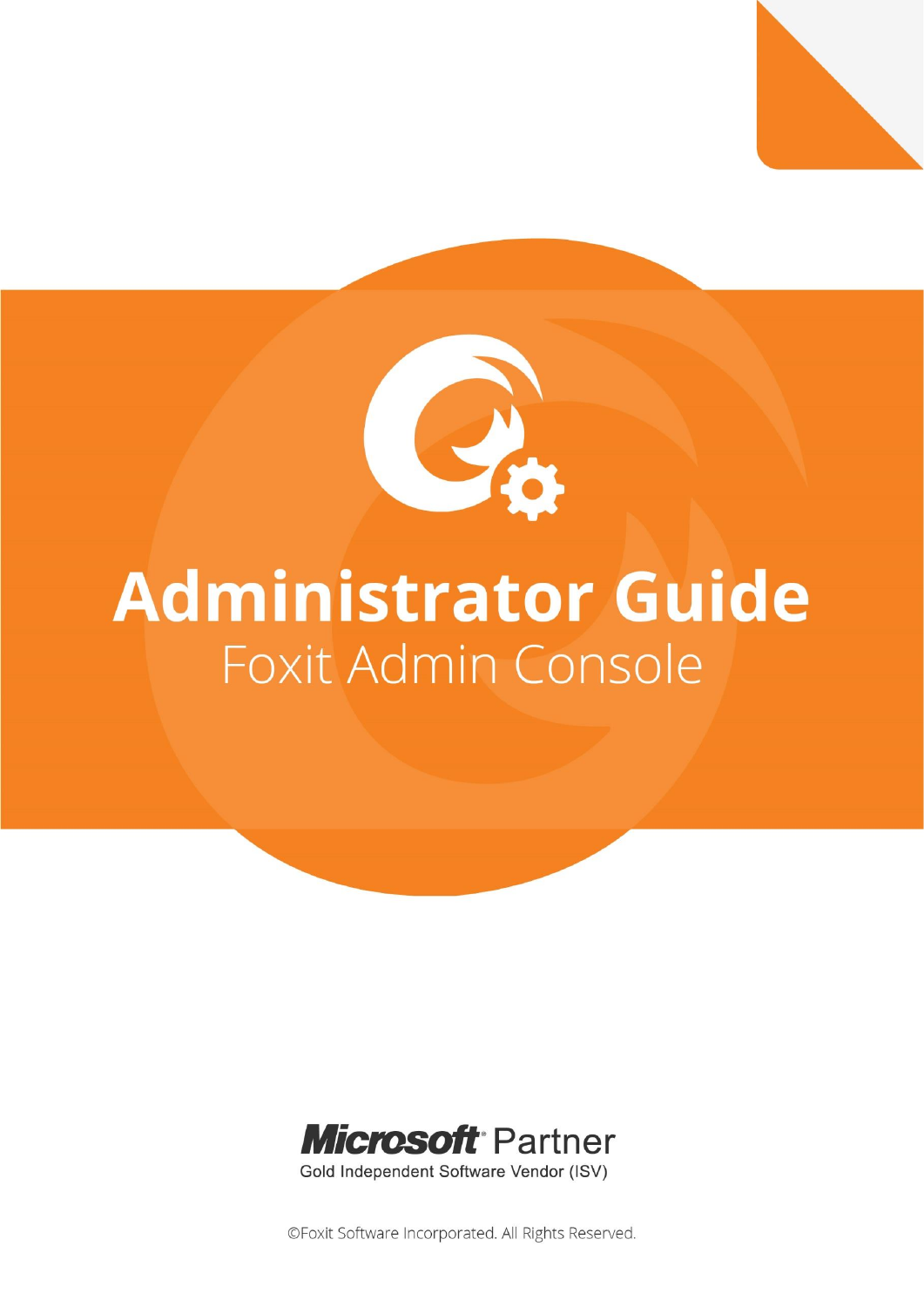© Foxit Software Incorporated. All Rights Reserved.

No part of this document can be reproduced, transferred, distributed or stored in any format without the prior written permission of Foxit.

Anti-Grain Geometry - Version 2.4

© Maxim Shemanarev [\(http://www.antigrain.com\)](http://www.antigrain.com/)

Portions of this product Copyright [2001-2020] Solid Documents

Permission to copy, use, modify, sell and distribute this software is granted provided this copyright notice appears in all copies. This software is provided "as is" without express or implied warranty, and with no claim as to its suitability for any purpose.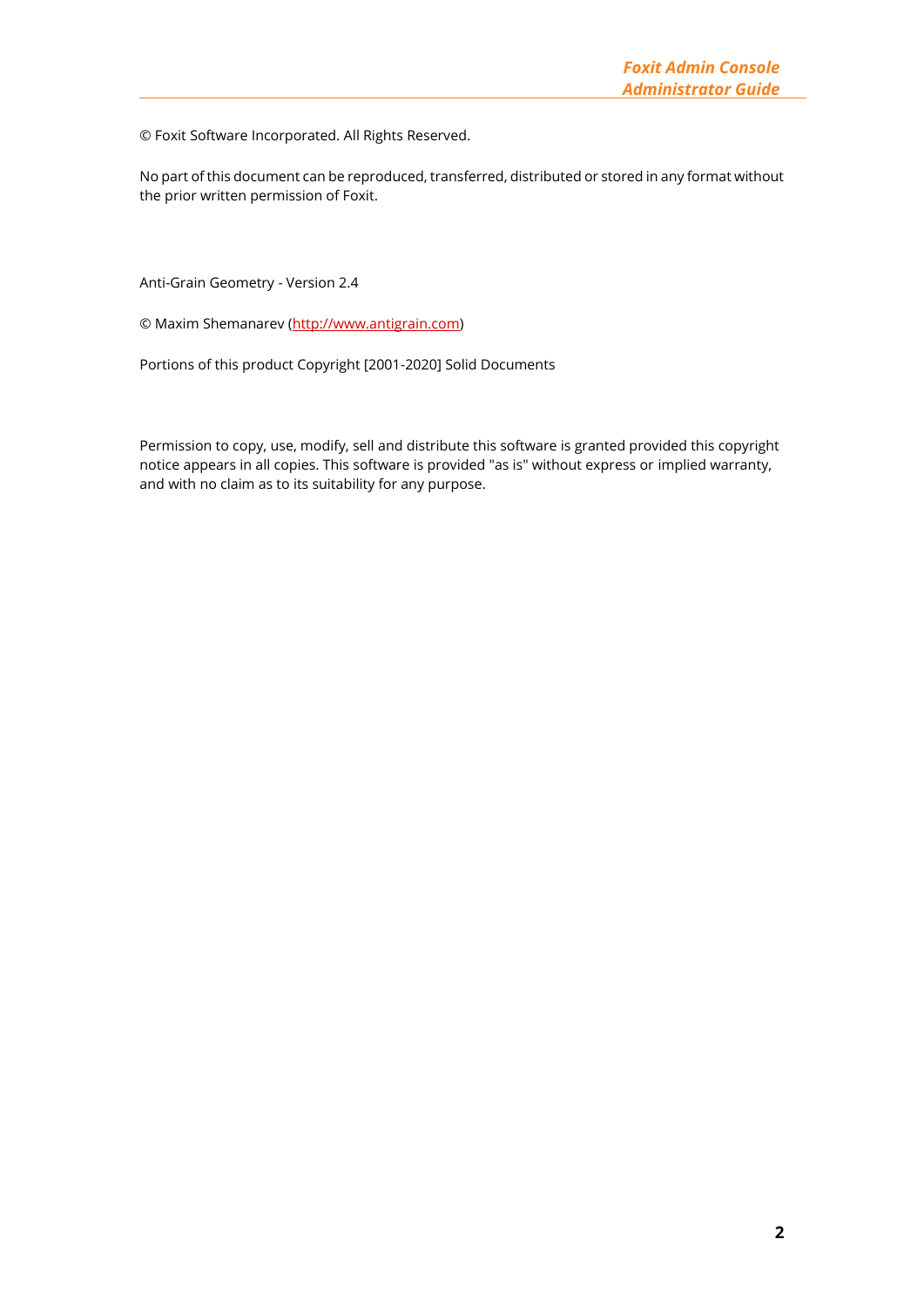# <span id="page-2-0"></span>**Contents**

| Internal Update Configuration (On-premise environments only)25 |    |
|----------------------------------------------------------------|----|
|                                                                |    |
|                                                                |    |
| Products                                                       | 27 |
|                                                                |    |
|                                                                |    |
|                                                                |    |
|                                                                |    |
|                                                                |    |
|                                                                |    |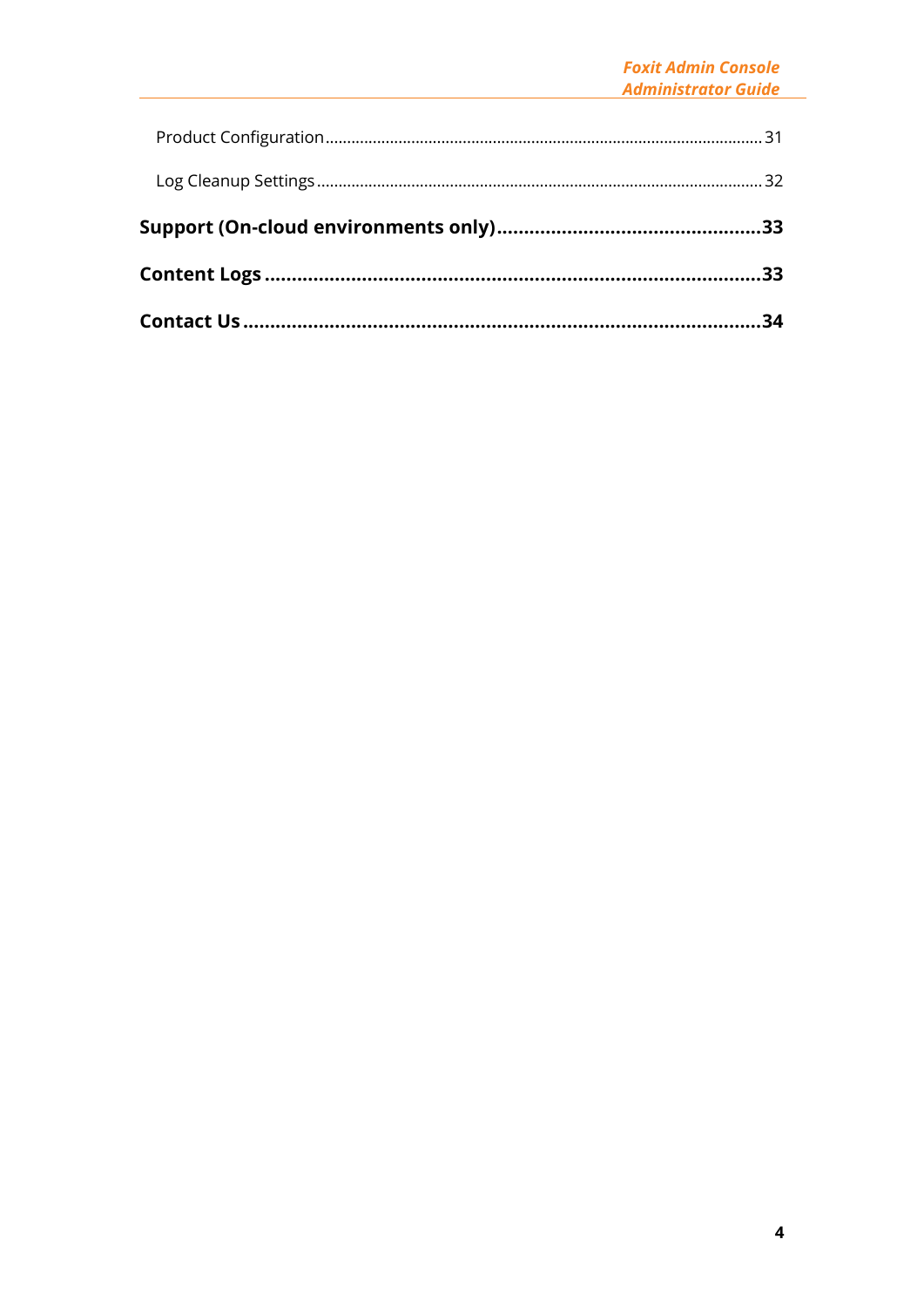## **About Foxit® Admin Console™ Administrator Guide**

This guide covers features and functions that are only available to administrators.

# <span id="page-4-0"></span>**Foxit Admin Console Overview**

Foxit Admin Console is a Cloud-based portal that serves as a central location for administrators to manage Foxit products/services and entitled users across their entire organizations. After setting up and activating Admin Console based on the organization environment, the administrator can open the URL of Foxit Admin Console to get started. The Admin Console allows administrators to do the following:

- View the summary of the licenses and products
- Configure the license keys
- Assign license keys to users
- Manage Foxit products
- Configure the internal update of packages (on-premise environments only)
- Configure mail server (on-premise environments only)
- View the detailed reports on the uses and statistics of Foxit products
- Customize enterprise brand information
- View the administrator's action logs

# <span id="page-4-1"></span>**Set up and activate**

Foxit Admin Console can be deployed on AWS and hosted by Foxit (i.e., on-cloud), or located on the enterprise's servers and available through an internal network (i.e. onpremise) and entirely maintained by the enterprise's staff. On-cloud (Foxit-hosted) Admin Console is ready to use after the enterprise receives our email that contains the Admin Console URL and other configured information. For an on-premise Admin Console, the enterprise needs to deploy its on-premise environment, for which we provide the related deployment documentation and instructions in our email after you purchase Foxit Admin Console; after the deployment of the Admin Console, client configuration is required, and the documentation and instructions on client configuration are also included in the email sent by Foxit.

When everything is ready, you (the super [admin\)](#page-17-1) need to activate Admin Console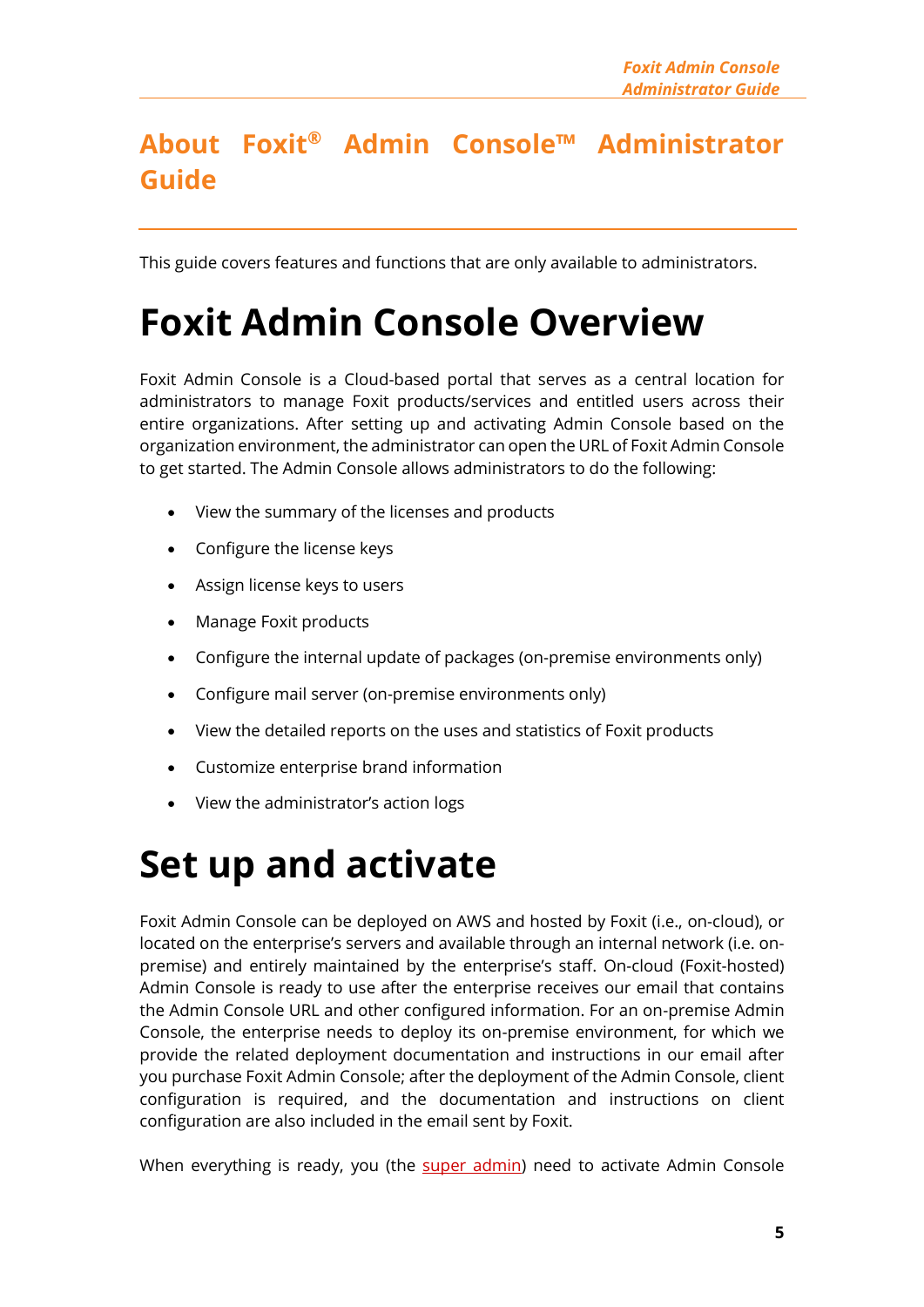before getting started. To activate, do the following:

- 1. Open your web browser and visit the Admin Console URL. (For an on-cloud Admin Console, the URL has been provided in the email from Foxit after you purchased Foxit Admin Console. In an on-premise environment, the URL is created by your company during the deployment of Foxit Admin Console.)
- 2. In an on-cloud environment, the activation requires an internet connection. To activate, log in to the account you purchase Foxit Admin Console with. Then skip to Step 4.

In an on-premise environment, sign up for an account and log in. *Note: For the account you signed up for, if the email address or user name is the same as that of an SSO account (your LDAP or SAML account), you will need to click SSO Login on the Login page and use the SSO credential to log in after you set up LDAP or SAML in the Foxit Admin Console.* 

- 3. There are two methods of activation: **Online Activation** and **Offline Activation**.
	- **Online Activation** requires an internet connection, and you can click **Connect** and activate by logging in to the account you purchased Foxit Admin Console with.
	- If your computer is offline, you need to complete an Offline Activation with your purchased license key file by clicking **Browse**. (If you haven't got a key file yet, click **Get One**. Then you will obtain the server ID of the Admin Console in the pop-up dialog box. You need to send the server ID to Foxit by email and Foxit's team will send the key file to you later.)
- 4. After successful activation, click **Get Started**. Then a wizard (a small green message box with on-screen instructions) for some items in Admin Console prompts to help you get started. There are a series of items in the left part of the Admin Console window, including **Home**, **User ID Management**, **License Management**, **Products**, and more. Select an item or a sub item to open the associated page on the right side and do the settings as needed.
- <span id="page-5-1"></span><span id="page-5-0"></span>5. (Optional) When you move the cursor over the administrator avatar in the topright corner of the Admin Console window, your account information (the email address or user name, and the admin role) appears as well as a drop-down menu. Click the **Log Out** command in the menu to log out of Foxit Admin Console. Click **My Profile** to open the My Profile page, where you can view the detailed account information, change the password, and the following tasks.
	- **Transfer Admin Privilege** As the super administrator, you can transfer your administrative privileges to another user. Under the **Transfer Admin Privilege** section, enter the email address or user name of the new super admin and click **Transfer**. (*Note: If you are not only the super admin but also a user in Admin Console, this operation only revokes all of the administrative control and access to the Admin Console, without removing your user account from Admin Console.*)
	- **Dissolve Company** If your company no longer needs to use Foxit products or your Foxit Admin Console expires, you (the super admin) can dissolve your company in Foxit Admin Console to close your company's account and remove all of the associated data from Foxit. Before the dissolution, be aware of the effects or risks of dissolving a company, which you can read on the page. If you are ready to dissolve your company, check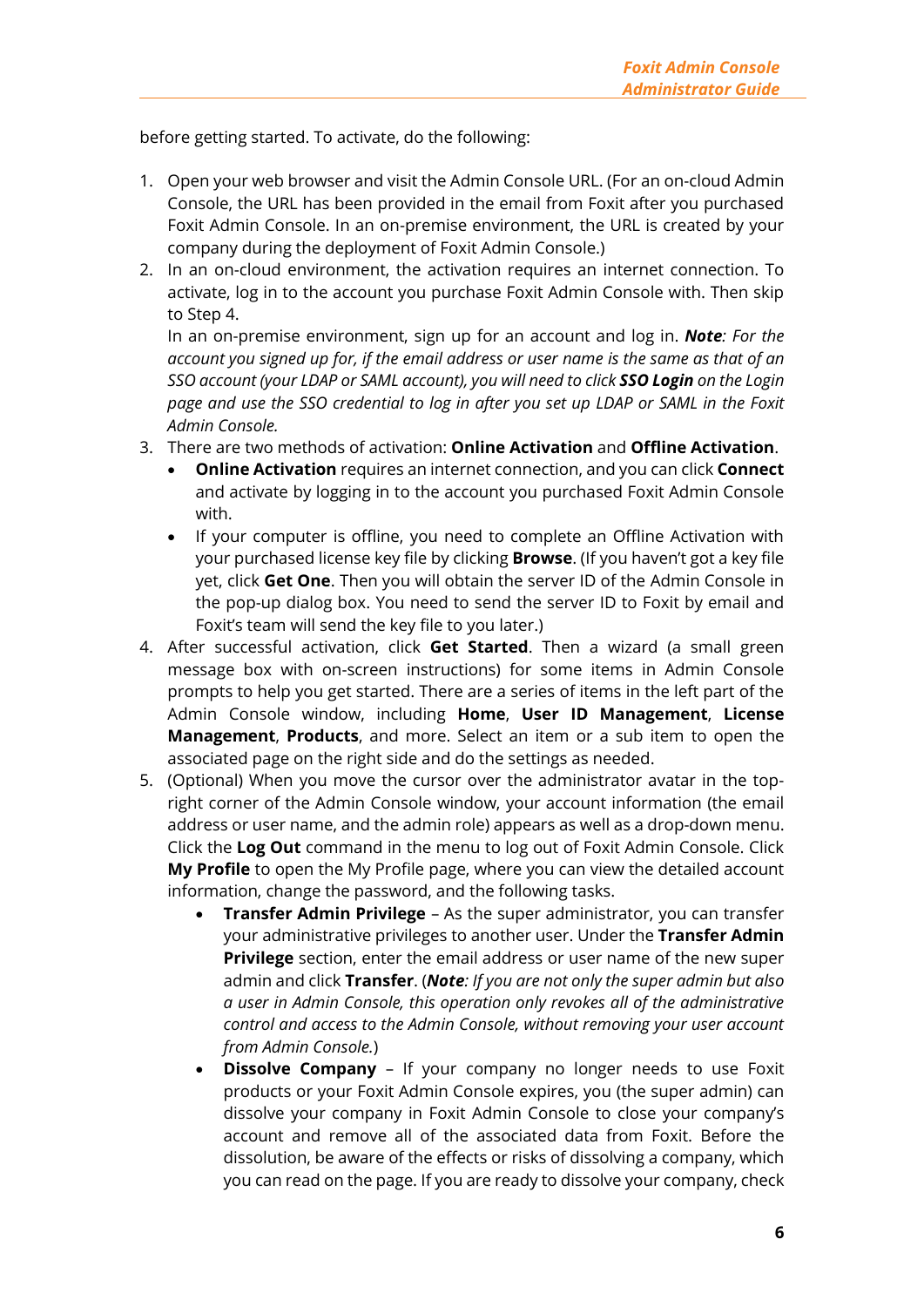the **I have read about the risks of dissolving a business** box, and click the **Dissolve** button. Then you need to provide your email address and the verification code you receive to complete the dissolution. Note that the operation is irrevocable. (On-cloud environments only)

*Note: When you log in to Admin Console, if you are an admin for multiple organizations and use the same account to log in, a dialog pops up for you to select an organization. If you want to use another account to log in, click the Relogin button in the dialog box to go back to the login page and enter your account to log in.* 

# <span id="page-6-0"></span>**Home**

The **Home** page displays the summary of data such as product licenses and users, which allows you to take a glance at the usage of Foxit products plans within your organization. To view the statistics for the number of assigned and activated licenses, you can choose **Last 7 days** or **Last 30 days** to display the data only for the latest week/month. The **Home** page also provides enterprise data (including the number of employees, groups, and logged-in users) and enterprise information such as the Enterprise's name and logo.

*Note: On the Home page, product admins are only allowed to view the data on the products assigned by the super/system admin.* 

# <span id="page-6-1"></span>**User ID Management**

Depending on the requirements or circumstances in your enterprise, you may manage users (and groups) individually or in batch by uploading CSV files in the Admin Console, or by connecting Admin Console to your enterprise account system (user directory system) by configuring Single Sign-On (SSO).

# <span id="page-6-2"></span>**Directory settings**

Single Sign-On (SSO) is a session and user authentication service that permits a user to use one set of login credentials (e.g., the user ID and password provided for authentication in a company) to access multiple applications. Currently, Foxit Admin Console supports two popular SSO methods: LDAP and SAML. After you set up LDAP or SAML in Foxit Admin Console for performing Single Sign-On, all users in your company can directly sign in with their authenticated accounts to access Foxit applications.

To connect Admin Console to an LDAP or a SAML directory, you (the super admin or a System Administrator) need to configure the user directory first on the **Directory setting** page under **User ID Management**. (*Tip: Admins' privileges vary from their types of admin roles, so some items or functions on Foxit Admin Console may be unavailable or invisible for some admins. More information on admin roles, see also [Admin Role](#page-17-0)*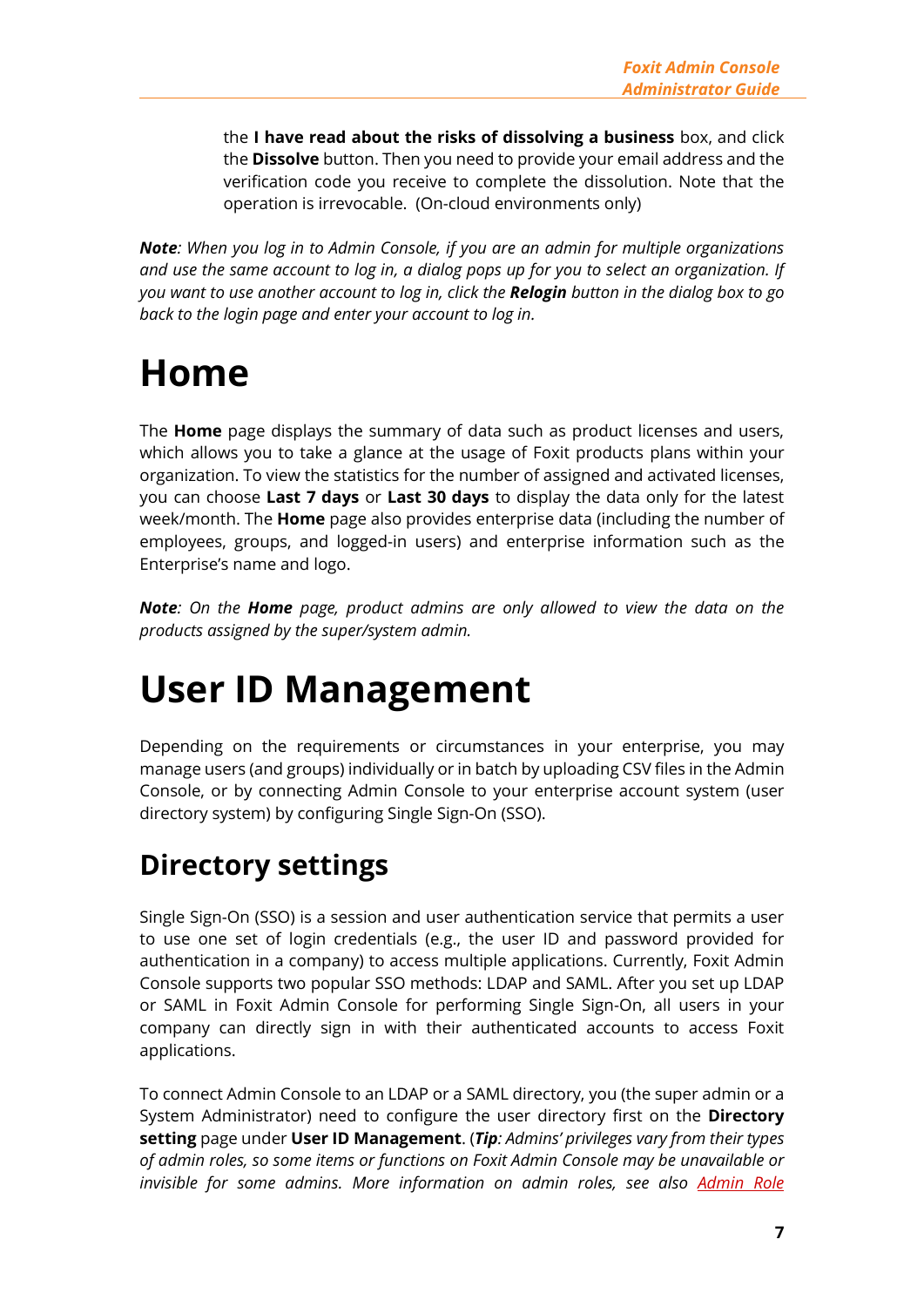#### *[Management.](#page-17-0)*)

### **Manage users with LDAP (On-premise environments only)**

LDAP, Lightweight Directory Access Protocol, is an Internet protocol that email and other programs use to look up information such as users, from an LDAP server. An LDAP directory stores a collection of data about users and groups.

For companies that use LDAP to store employee information, follow the steps below to connect Foxit Admin Console to an LDAP directory for authentication, user and group management.

- 1. Click **Add directory** on the **Directory setting** page.
- 2. Enter the values for the LDAP user directory settings.

|  | <b>Server Settings:</b> |
|--|-------------------------|
|--|-------------------------|

| Setting        | Description                                                                                                                                                                             |
|----------------|-----------------------------------------------------------------------------------------------------------------------------------------------------------------------------------------|
| Name           | Enter a name to help you identify the LDAP directory server,<br>such as "Company Staff Directory" or "Company Corporate<br>LDAP".                                                       |
| Directory Type | Select the type of LDAP directory that you will connect to.                                                                                                                             |
| Hostname       | Enter the host name of the server running LDAP, such as<br>"Idap.example.com".                                                                                                          |
| Port           | The port your LDAP directory server is listening on, such as<br>"389".                                                                                                                  |
| Use SSL        | If the connection to the directory server is an SSL (Secure<br>Sockets Layer) connection, select this option. And you will need<br>to configure an SSL certificate to use this setting. |
| Username       | Enter the name of the user that will log in to LDAP. Here are<br>some examples:<br>cn=user, dc=domain, dc=name                                                                          |
|                | user@domain name                                                                                                                                                                        |
| Password       | Enter the password of the user.                                                                                                                                                         |

#### **LDAP Schema:**

| Setting | Description                                                  |
|---------|--------------------------------------------------------------|
| Base DN | The Root node in an LDAP directory server when searching for |
|         | users and groups from the server, such as "cn=users,         |
|         | dc=example, dc=com".                                         |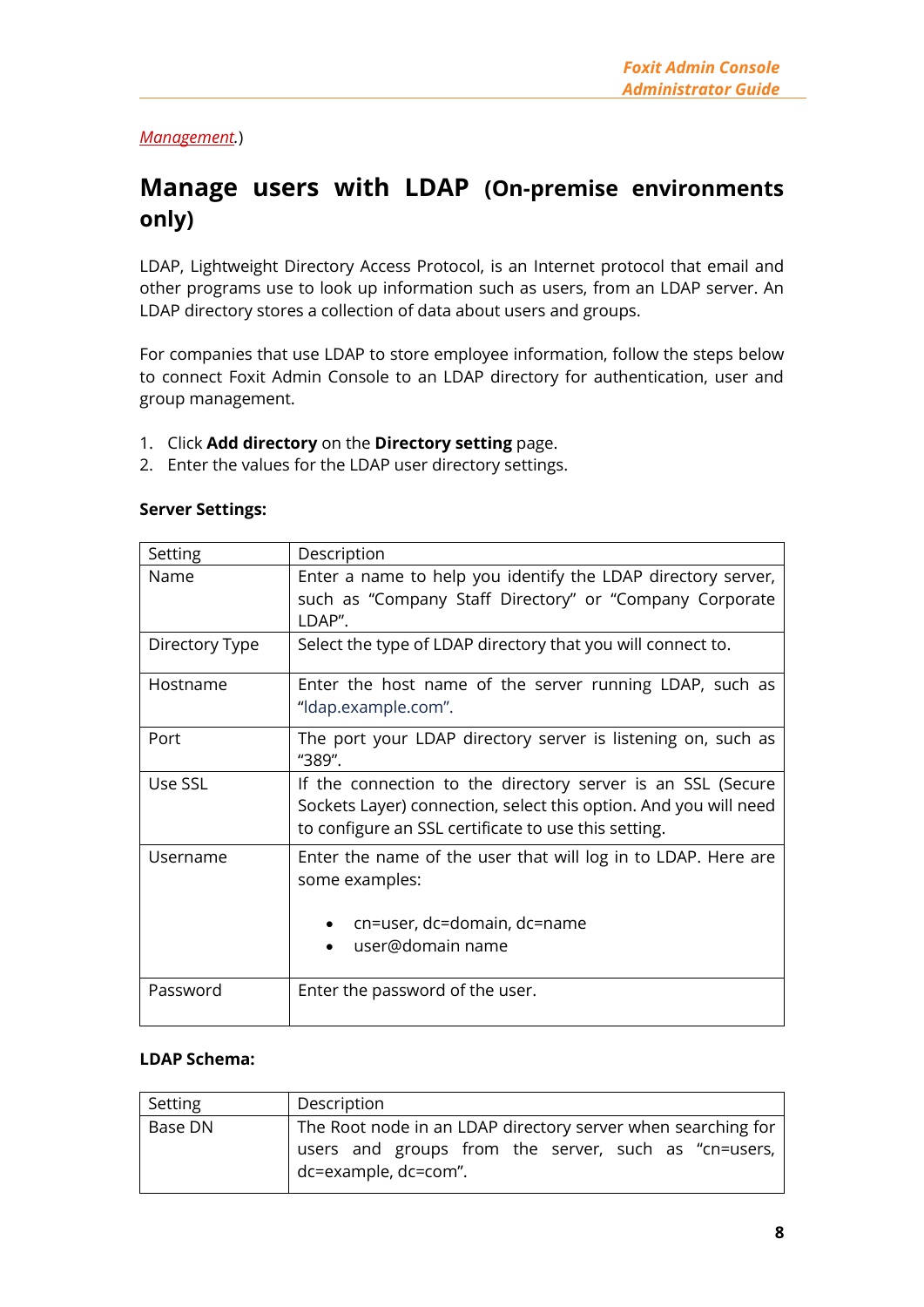### **User Schema Settings:**

| Setting                           | Description                                    |
|-----------------------------------|------------------------------------------------|
| User Object Filter                | The filter to use when searching user          |
|                                   | objects. Examples:                             |
|                                   | (objectclass=inetorgperson)                    |
|                                   |                                                |
| User Name Attribute Field         | The attribute field to use when loading        |
|                                   | the username. Examples:                        |
|                                   |                                                |
|                                   | cn                                             |
|                                   | sAMAccountName                                 |
|                                   |                                                |
| User DN Attribute Field           | The attribute field to use when loading        |
|                                   | the user's distinguished name. Examples:       |
|                                   |                                                |
|                                   | entryDN                                        |
|                                   | distinguishedName                              |
|                                   |                                                |
| User First Name Attribute Field   | The attribute field to use when loading        |
|                                   | user's<br>first<br>the.<br>name,<br>such<br>as |
|                                   | "givenName".                                   |
| User Last Name Attribute Field    | The attribute field to use when loading        |
|                                   | the user's last name, such as "sn".            |
| User Display Name Attribute Field | The attribute field to use when loading        |
|                                   | user's full<br>such<br>the<br>name,<br>as      |
|                                   | "displayName".                                 |
| User Email Attribute Field        | The attribute field to use when loading        |
|                                   | the user's email address, such as "mail".      |

#### **Group Schema Settings:**

| Setting                      | Description                                |  |
|------------------------------|--------------------------------------------|--|
| Group Object Filter          | The filter to use when searching for group |  |
|                              | objects,<br>such<br>as                     |  |
|                              | "(&(objectClass=group)(cn=*))".            |  |
| Group DN Attribute Field     | The attribute field to use when loading    |  |
|                              | group's distinguished<br>the<br>name.      |  |
|                              | Examples:                                  |  |
|                              |                                            |  |
|                              | entryDN                                    |  |
|                              | distinguishedName                          |  |
|                              |                                            |  |
| <b>Group Name Attributes</b> | The attribute field to use when loading    |  |
|                              | the group's name, such as "cn".            |  |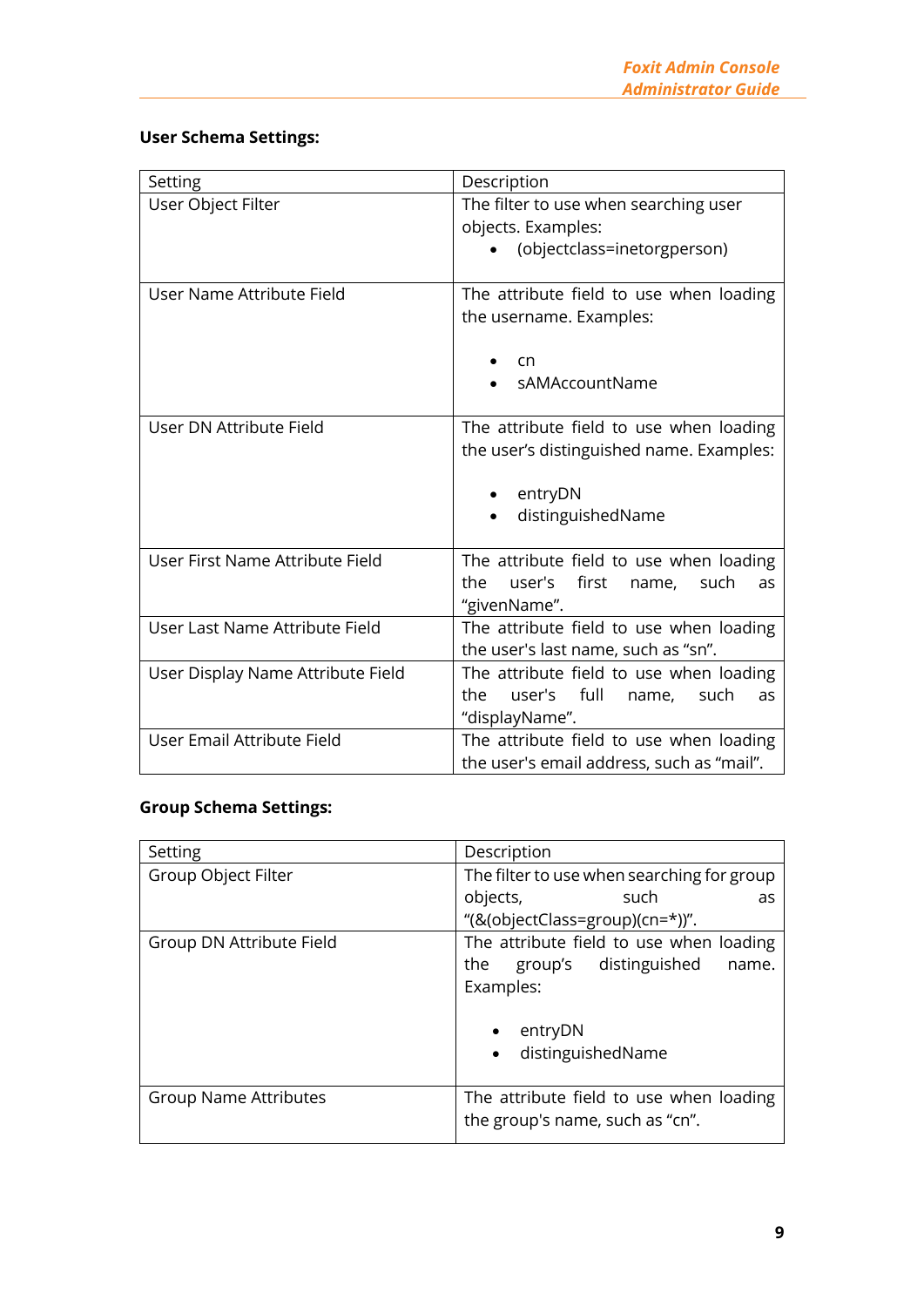| Group Description Attribute Field |               | The attribute field to use when loading |      |
|-----------------------------------|---------------|-----------------------------------------|------|
|                                   |               | the group's description, such           | as - |
|                                   | description". |                                         |      |

#### **Membership Schema Settings:**

| Setting                        | Description                             |  |
|--------------------------------|-----------------------------------------|--|
| <b>Group Members Attribute</b> | The attribute field to use when loading |  |
|                                | the group's members, such as            |  |
|                                | "member".                               |  |
| User Membership Attribute      | The attribute field to use when loading |  |
|                                | the user's groups, such as "memberOf".  |  |
| Group Membership Attribute     | The attribute field to use when loading |  |
|                                | the group's parent groups, such as "o". |  |

- 3. After configuration, click **Save** to apply the LDAP directory settings. (Or click **Reset** to clear all the data you input in the settings above.)
- 4. You can see the configured LDAP directory has been successfully added to the directories list. You can add more directories as needed after clicking the **Add directory** button above the directories list.
- 5. (Optional) In the **Action** column, you can do any of the following:
	- Disable or enable an LDAP directory by clicking **Disable** or **Enable**. After an LDAP directory is disabled, a "(inactive)" suffix will be added to the directory name and you can click **Remove** to delete the directory as needed. *Tip: To disable or enable one or more LDAP directories, you can select them and click the Disable or Enable button above the directories list.*
	- Modify the LDAP directory information after clicking **Edit**.
	- Click **Test** to test the connection to the selected LDAP directory by logging in. In the pop-up dialog box, enter the email address (or user name) and password of a user in the LDAP directory and click **Test Settings**. And then you will be prompted the login is successful, which means the LDAP connection is successful.
	- Click **Sync now** to synchronize the LDAP directory immediately. The **Status** column shows the last synchronization of the directories. *Tip: You can also specify how often LDAP directories are synchronized. To do this, select one or more directories, click the Synchronize button above the directories list, and then a list box appears next to the button. From the list, select Now or set a specific time every hour/day/week/month/year, and click OK. If needed, remove the synchronization setting by clicking Cancel auto-sync.*
- 6. (Optional) If you have added multiple directories, you need to define the directory order by clicking the yellow up and down arrows next to each directory. If the same user exists in multiple directories, the user can only use the credentials (password) of the first occurrence in the directories when logging in.

### **Manage users with SAML**

SAML, Security Assertion Markup Language, is an open standard for exchanging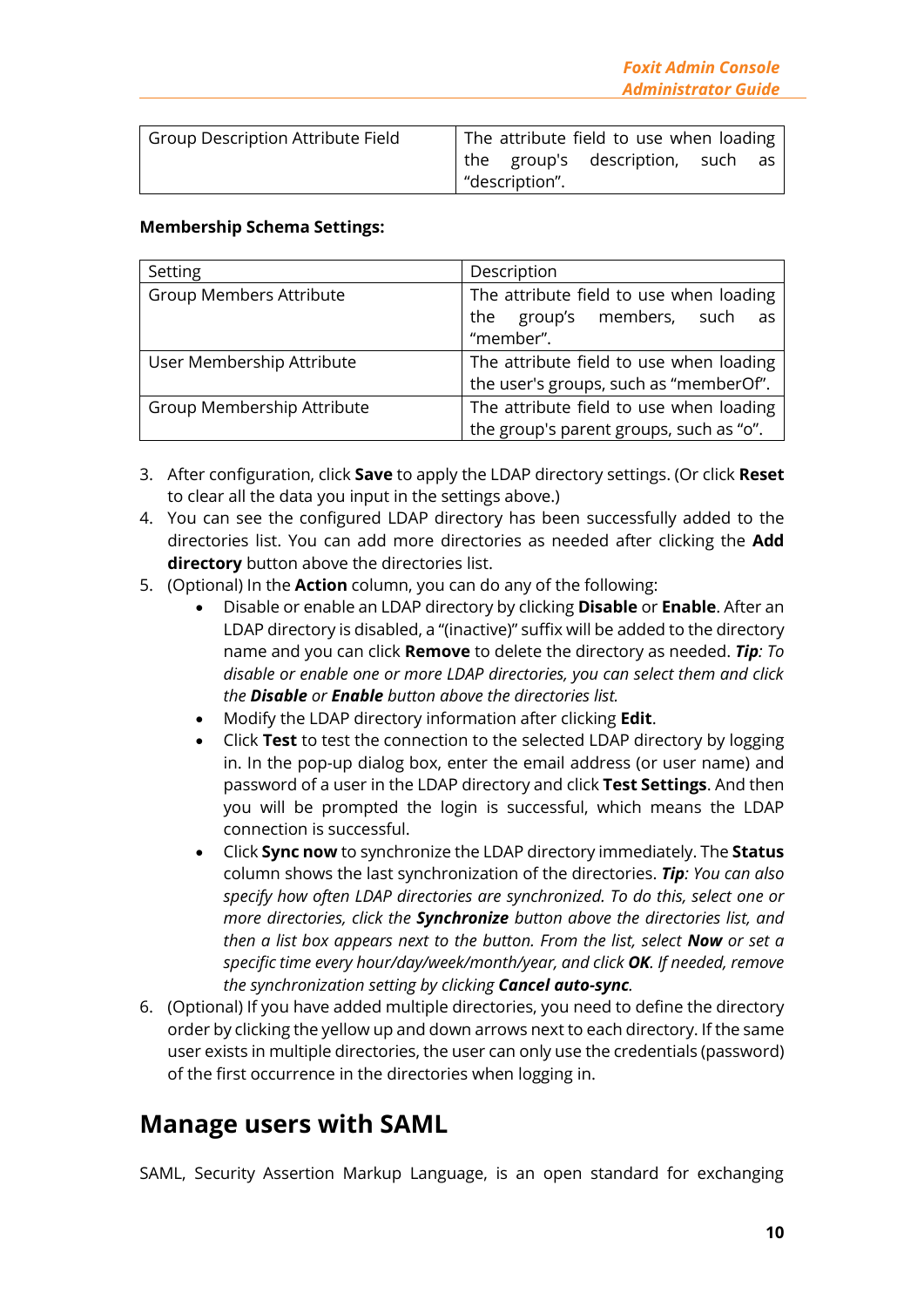authentication and authorization data between parties, in particular, an identity provider and a service provider. SAML single sign-on allows your users to log in using your organization's identity provider to access all your Foxit applications.

This section describes how to set up SAML single sign-on in Foxit Admin Console. (In an on-cloud environment, you need to verify domains first before you can apply SAML single sign-on to your managed accounts. See also [Verify a domain.](#page-10-0))

- 1. The SAML configuration requires the user's username and email attributes to be configured in your identity provider. Follow the on-screen instructions to add the user attributes to your identity provider.
- 2. Click **Add SAML configuration**.
- 3. Copy the values (about Service Provider's Entity ID and Assertion Consumer Service URL) displayed on the page and paste them to your identity provider.
- 4. Copy your identity provider details to the following fields, and then click **Save configuration**.

| Field                       | Description                                 |
|-----------------------------|---------------------------------------------|
| Identity provider Entity ID | The URL for your identity provider where    |
|                             | Foxit applications will<br>accept           |
|                             | authentication requests.                    |
| Identity provider SSO URL   | The URL your users will be redirected to    |
|                             | when logging in.                            |
| Public x509 certificate     | The value for this field begins with '----- |
|                             | BEGIN CERTIFICATE-----'. The certificate    |
|                             | contains the public key Foxit applications  |
|                             | use to verify that your identity provider   |
|                             | issued all received<br>SAML<br>has.         |
|                             | authentication requests.                    |

- 5. If you need to edit the SAML configuration, click **Edit Configuration** to edit the configuration settings, or if your company doesn't want to configure SAML for single sign-on, click **Delete Configuration** to remove the SAML configuration.
- 6. Do the following steps for SAML user Sync Configuration.
	- 1) Select a connector and then follow the on-screen instructions to enter details for the connector settings.
	- 2) After completing the settings, click **Authorize**.
	- 3) Click Sync Users next to the connector to synchronize user data.

### <span id="page-10-0"></span>**Verify a domain (On-cloud environments only)**

- 1. Navigate to the **Directory setting** page under **User ID Management**.
- 2. Click **Verify domain**.
- 3. You can verify domains in the following two methods. Select one method and follow the on-screen instructions.
	- DNS Copy a TXT record to your domain name system (DNS).
	- HTTPS Upload an HTML file to the root folder of your domain's website.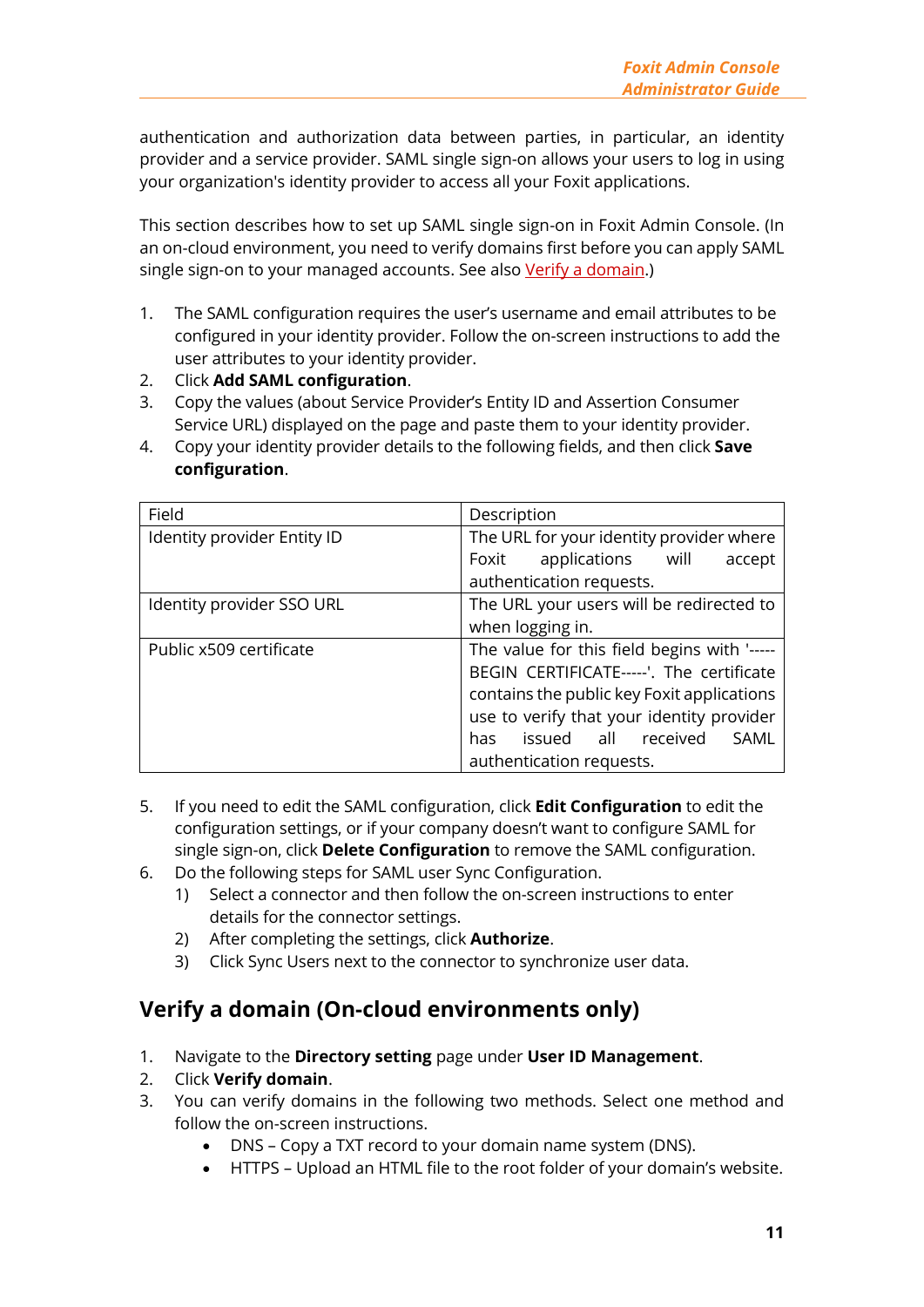- 4. After uploading the HTML file or adding the TXT record, click **Verify Domain**.
- 5. In the pop-up dialog box, select TXT Record or HTTPS correspondingly, enter the domain you want to verify in the Domain field, and click **Verify domain**.
- 6. Then the domain will be added to the **Verified Domains List** and you can view the verification status. The status of a domain may show Unverified. For example, verifying domains using DNS may take up to 72 hours for your domain to verify and DNS changes to take effect. Then you can click **Verify** in the **Actions** column to verify again.
- 7. (Optional) To remove a domain from the list, click **Remove** in the **Actions** column. When a verified domain is removed, the users with that domain are no longer managed and won't appear on your managed account page.

## <span id="page-11-0"></span>**Users**

After you have successfully connected Foxit Admin Console to your account system by configuring SSO, you can add, search, and manage user accounts on the **Users** page. These user accounts entitle the end users in your organization to Foxit applications.

The **Users** page contains two tabs in both environments:

- **Directory users** and **Added users** (in an on-premise environment)
- **Directory users** and **Invited users** (in an on-cloud environment)

## **User management with LDAP (On-premise environments only)**

### **The Directory users tab**

All users listed in this tab are from the LDAP directories you configured. On the left side, the hierarchical structures of the LDAP directories in your enterprise are displayed in a tree view. Select a group in the LDAP directory, and all the users in that group are listed on the right side.

The LDAP user directories are synchronized regularly to ensure the user data in the Admin Console is most up-to-date. After synchronization, the unsynchronized users who may have left your organization will be listed on the **Unsynced users** page. To view the page, click **Unsynced users** under the directory tree. To delete a user, navigate to the user in the list and click the **Delete** icon in the **Actions** column.

You can search for a directory user (not including the Unsynced users) by entering the user's name or email address in the Search box and press **Enter**.

You can view and edit the details of each user. By clicking the **View Details** icon in the **Action** column or by clicking on a user's email address in the user list, the User info dialog box appears on the right side, allowing you to do the following: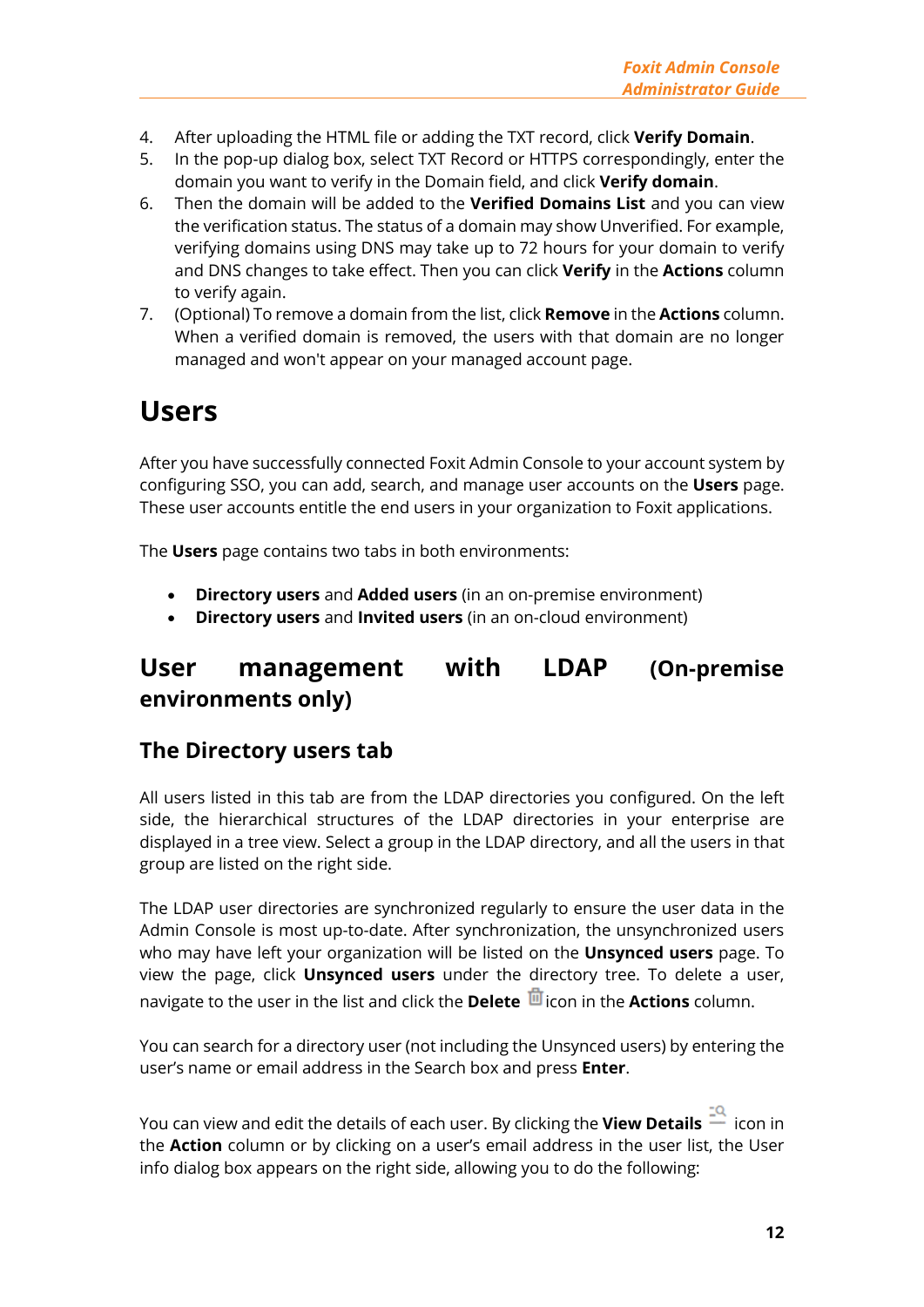- Click **Edit** to assign licenses, or change/delete the user's existing license information. If the user belongs to a group, clicking the group name switches to the **Groups** page where you can remove the user from his group or move the user to another group.
- <span id="page-12-0"></span>• **Disable**: disables the user account to not allow the user to log in to access Foxit applications.
- **Enable:** enables the user account to allow the user to log in to access Foxit applications. And then you can assign a license to the user as necessary.

### <span id="page-12-2"></span>**The Added users tab**

For some users who are not in your account system and request access to Foxit applications, you can add them manually in the **Added users** tab. The total number of added users is displayed above the user list.

- To add users, click the **Add users** button above the user list to open the dropdown list. Then do any of the following:
	- o Choose **Add users** to add one user, and assign a license to the user as needed.
	- o Choose **Add users by CSV** to add multiple users by uploading a CSV file that contains the user accounts.
	- o Choose **Bulk operation results** to show the results after adding users by CSV. If any users are not added successfully, they will be displayed in the results.
- To export users to a CSV file, select the users you need by checking the boxes next to the users and click the **Export Users** button above the user list. If no users are selected, clicking **Export Users** exports all users in the list.
- To remove users from the Admin Console and revoke their licenses, select the users and click the **Remove** button above the user list.
- <span id="page-12-1"></span>• To search for a user quickly, enter the user's name/email address in the Search box and press **Enter**. Or click the Down arrow  $\vee$  in the Search box to drop down the Advanced Search box to filter the users whose last login time was within a specific period, and then click **Search**. (Clicking **Clear** removes the criteria you specified in the Search and Advanced Search boxes.) Filter users as needed by selecting a type of the account status (whether their licenses are available or revoked).
- Click the **Revoke**  $\oslash$  icon in the **Actions** column to remove the license from the user. Once the license is revoked, the user becomes unable to activate products by logging in with their accounts until they are assigned licenses again, and the **Revoke**  $\oslash$  icon in the **Actions** column changes to the **Access**  $\heartsuit$  icon. Click the **Access**  $\heartsuit$  icon to enable the user to log in to access Foxit applications. See also [Disable/enable users.](#page-12-0)
- Click the **Details** icon in the **Actions** column to view the details of the user and then do any of the following:
	- o Click **Edit** to assign licenses, or change/delete the user's existing license information. If the user belongs to a group, clicking the group name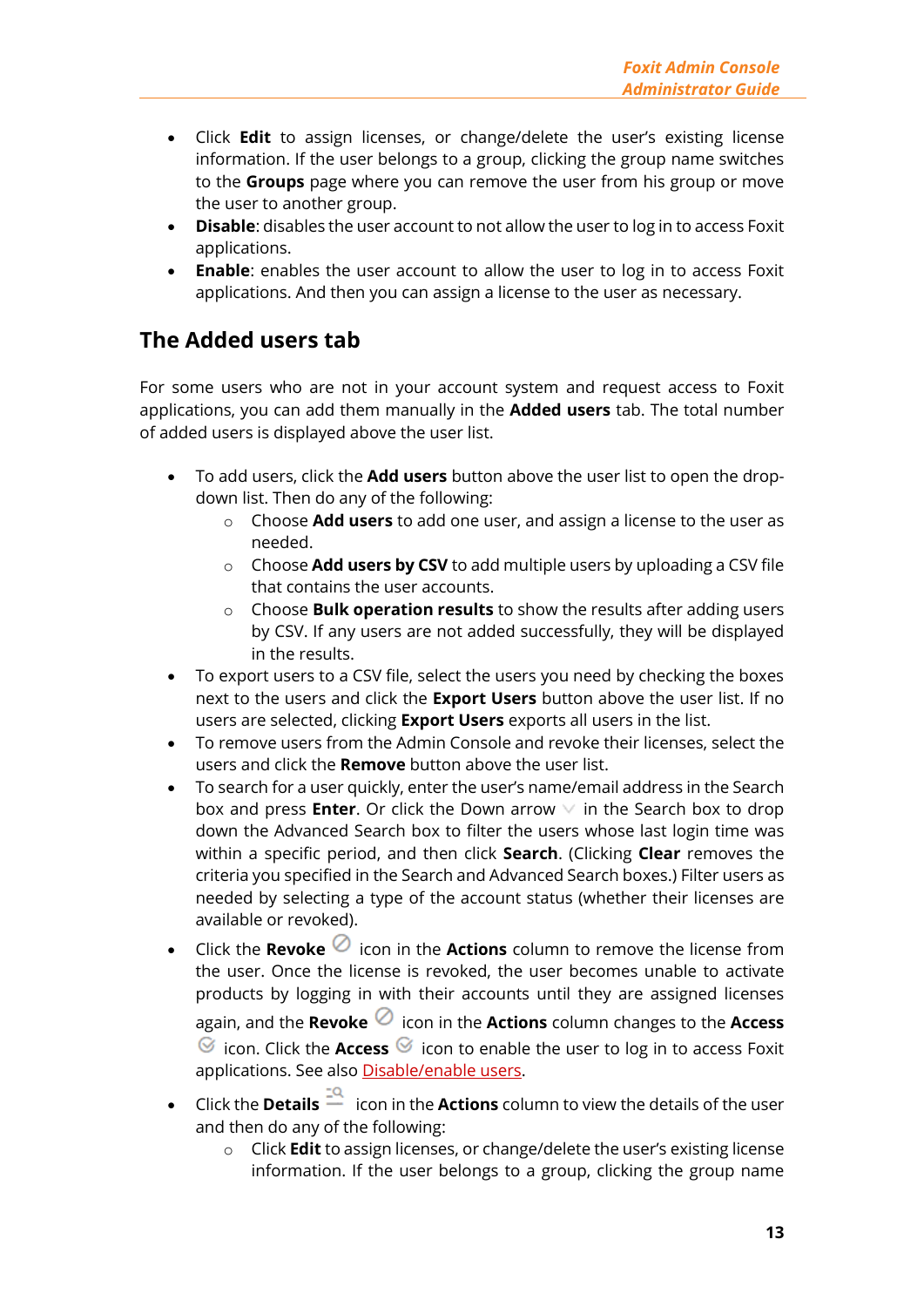switches to the **Groups** page where you can remove the user from his group or move the user to another group.

- o Click **Set Password** to change the password for the user account.
- o Click **Revoke**/**Access** to disable/enable the user to log in to access Foxit applications. See also [Disable/enable users.](#page-12-0)

### **User management with SAML**

### **The Directory users tab**

The **Directory users** tab lists all users in the SAML directories in your organization and shows the details including the user email and the activation status. You can perform the following tasks:

- If you click on a user's email address in the user list, the User info dialog box appears on the right side, allowing you to do the following:
	- o Click **Edit** to edit the user name, assign licenses, or change/delete the user's existing license information. If the user belongs to a group, clicking the group name switches to the **Groups** page where you can remove the user from his group or move the user to another group.
	- o Click **Revoke**/**Access** to disable/enable the user to log in to access Foxit applications. See also [Disable/enable users.](#page-12-0)
- Search for a user by specifying the user's name/email address or the type of the account status (whether the license is available or revoked) above the user list in the Search box or the Advanced Search box. See also [Search for added](#page-12-1)  [users.](#page-12-1)
- Click the **View unsynced users** button above the user list to display the list of users that were not present after the last directory synchronization, such as users who may have left your organization. Click the **View synchronized users** button to return to the list of users in the SAML directories. (*Tip: Depending on your choice, the number of users displayed above the user list is the total number of synchronized or unsynced users.*)

You can also export users to a CSV file using the **Export** button. If no users are selected, clicking **Export** exports all users in the list.

### **The Added users tab (On-premise environments only)**

See also the **[Added](#page-12-2) users** tab in the **User management with LDAP** section.

### **The Invited users tab (On-cloud environments only)**

For users who are not in your account system and request access to Foxit applications, you can invite them manually by email in the **Invited users** tab. The total number of

invited users is displayed above the user list. (*Tip*: *Click the Columns*  $\left| \equiv \right|$  *button above the user list to specify what details to be displayed in the user list, including users' names,*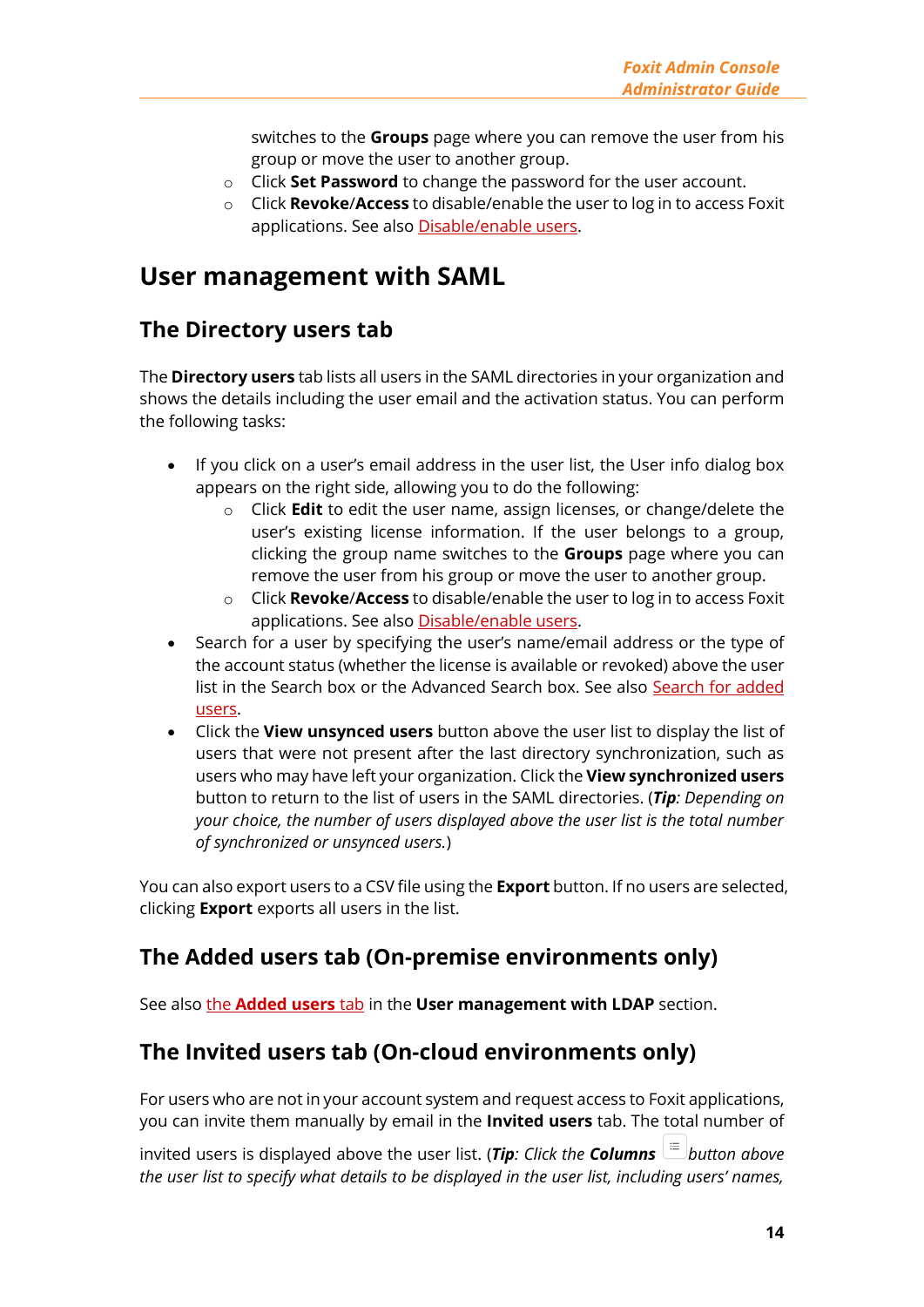#### *email addresses, status, and more.*)

- To invite users, click the **Invite users** button above the user list, choose **Invite users**, enter email addresses, and click **Send**. Alternatively, you can choose **Invite users with CSV file** and **Bulk operation results** to invite multiple users by CSV and view the operation results.
- To export users to a CSV file, select the users you need by checking the boxes next to the users and click the **Export Users** button above the user list. If no users are selected, clicking **Export Users** exports all users in the list.
- To remove users from the Admin Console and revoke their licenses, select the users and click the **Remove** button above the user list. The user that is removed is allowed to be invited again.
- To search for a user quickly, enter the user's name/email address in the Search box and press **Enter**. Or click the Down arrow  $\vee$  in the Search box to drop down the Advanced Search box to filter the users whose last login time was within a specific period, and then click **Search**. (Clicking **Clear** removes the criteria you specified in the Search and Advanced Search boxes.) Filter users as needed by selecting a type of the account status (Invited, Accept Invitation, or Deactivated).

The three types of account status:

- o Invited: The user has received your invitation but has not accepted it yet.
- o Accept Invitation: The user has accepted your invitation and you can assign a product license to the user. See also [License Management.](#page-21-0)
- o Deactivated: The user has been deactivated and has no access to Foxit products.
- $\frac{1}{\sqrt{1-\frac{1}{\sqrt{1-\frac{1}{\sqrt{1-\frac{1}{\sqrt{1-\frac{1}{\sqrt{1-\frac{1}{\sqrt{1-\frac{1}{\sqrt{1-\frac{1}{\sqrt{1-\frac{1}{\sqrt{1-\frac{1}{\sqrt{1-\frac{1}{\sqrt{1-\frac{1}{\sqrt{1-\frac{1}{\sqrt{1-\frac{1}{\sqrt{1-\frac{1}{\sqrt{1-\frac{1}{\sqrt{1-\frac{1}{\sqrt{1-\frac{1}{\sqrt{1-\frac{1}{\sqrt{1-\frac{1}{\sqrt{1-\frac{1}{\sqrt{1-\frac{1}{\sqrt{1-\frac{1}{\sqrt{1-\frac{1}{\sqrt{1-\frac{1$ the user. Once the license is deactivated, the user becomes unable to activate products by logging in with their accounts until they are assigned licenses again, the **Deactivate**  $\oslash$  icon in the **Actions** column changes to the **Activate**  $\heartsuit$  icon, and the status changes from Accept Invitation to Deactivated. Click the **Activate**  $\mathcal{G}$  icon to assign a license to the user again.
- Click the **Details** icon in the **Actions** column to view the details of the user and then do any of the following:
	- o Click **Edit** to assign licenses, or change/delete the user's existing license information. If the user belongs to a group, clicking the group name switches to the **Groups** page where you can remove the user from his group or move the user to another group.
	- o Click **Reset Password** to send the user a password reset email to inform the user that he needs to change his password.
	- o Click **Deactivate**/**Activate** to disable/enable the user to log in to access Foxit applications. See also **Disable/enable users.**

## <span id="page-14-0"></span>**Groups**

You can manage multiple users in groups, such as departments and project teams,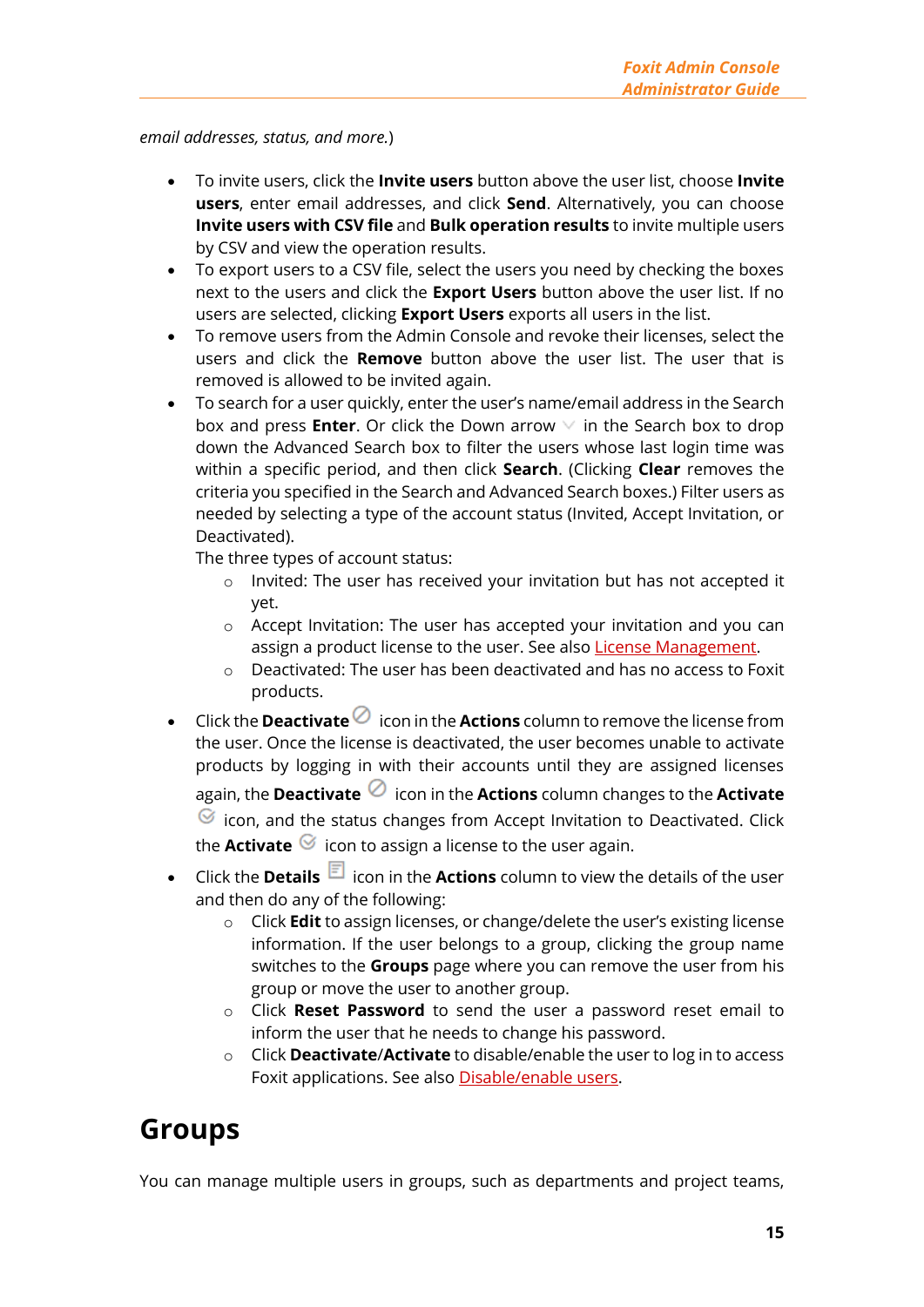without having to specify and apply your configuration to each user individually. On the **Groups** page, you can create and manage groups.

To create a group, do the following:

- 1. Click **Create Group**. Type the name and description for the group in the popup dialog box, and click **Next**.
- 2. Select a group on the left side of the **User List** box. Then the users of the selected group will be displayed on the right side of the **User List** box. Select the users you want to add to the group. Repeat until you add all users you want to add. *Tip: You can add all the users in a group of your LDAP or SAML directories by clicking the*  $\Theta$  *sign next to the group in the Directory users.*
- 3. (Optional) In the **Added Users** box, put your cursor over a user's email address or user name, and the  $\circledast$  sign appears. Click the  $\circledast$  sign to remove the user from the **Added Users** box, if needed.
- 4. Click **Save**. The group will be added to the groups list.
- 5. (Optional) Click on the icons in the **Actions** column to perform the following tasks as needed:
	- To delete the group, click the **Delete**  $\overline{\mathbf{u}}$  icon.
	- To view user list in the group, click the **View users**  $\frac{1}{n}$  icon in the corresponding group.
	- To edit the group, click the **Edit** icon. You can edit the group's name/description, and add/remove users in the group.

Do any of the following to manage groups:

- To export groups of users to a CSV file, select the group(s) you need and click the **Export Users** button above the groups list. If no groups are selected, clicking **Export Users** exports all groups in the list.
- To remove groups, select the groups and click the **Delete** button above the groups list.
- To search for a group, enter the group's name, and then press **Enter**.

## <span id="page-15-0"></span>**Customize Organization**

All users in Foxit Admin Console, including LDAP/SAML users and added users, can be added to an organizational unit (or "OU" for short). On the **Customize Organization** page, administrators can create and manage (child) organizations for their organizational units.

If you are the super admin (or a System Administrator/User Group Administrator), click on the OU name in the left part of the **Customize Organization** page, and all users are listed on the right. The default name of the OU is the company name provided when you purchase Foxit Admin Console. You can edit the OU name the same way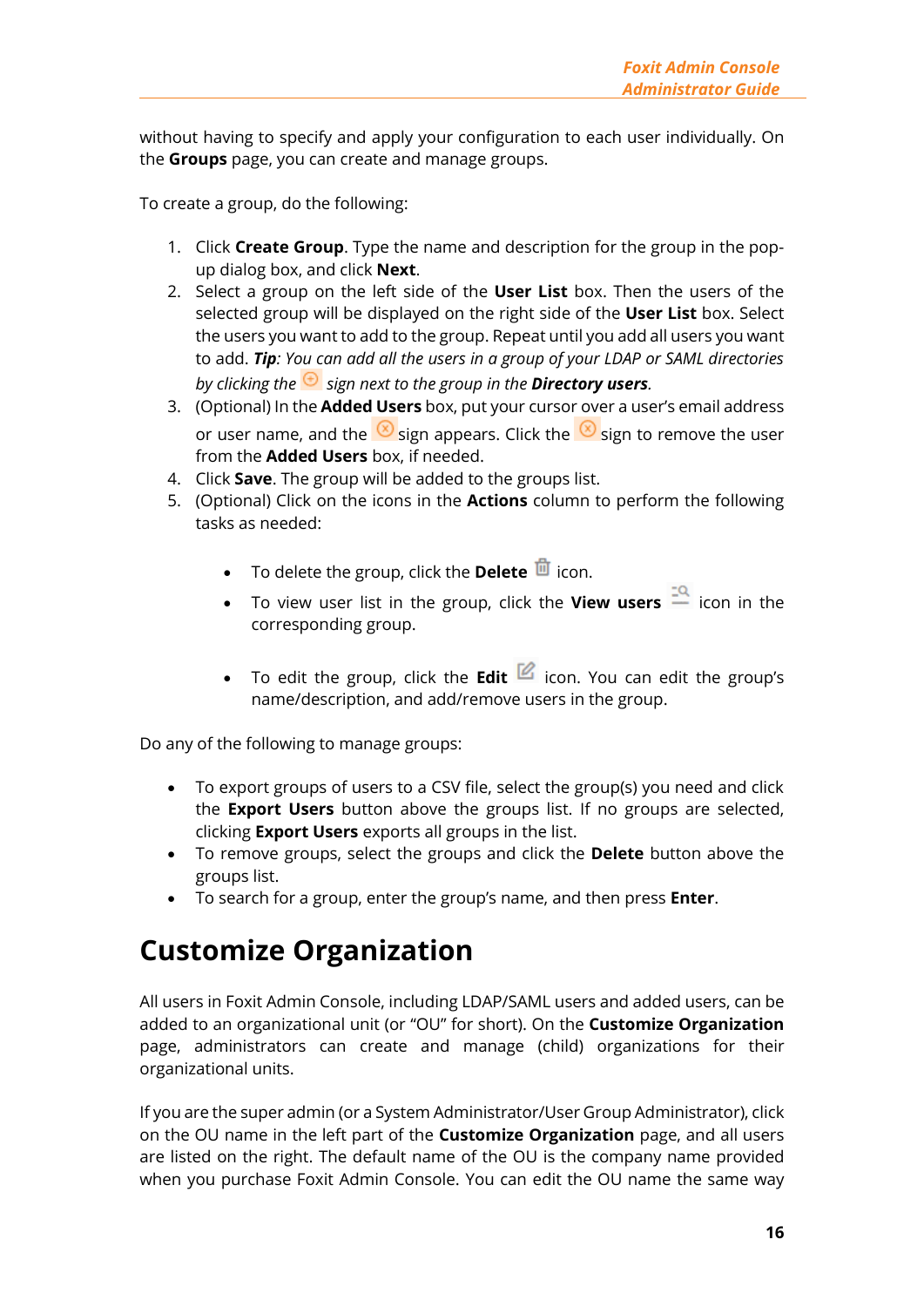you edit organization names (described below). To create an organization under the OU as a child, do the following:

- 1. Click the **Add Organization** button in the left part of the page, where all the departments are listed. Or move the cursor over the vertical three-dot icon next to any organization, and choose **Add Organization**. (*Note: Before adding organizations, make sure you have connected to your LDAP or SAML directories or added users on the Users page.*)
- 2. In the pop-up dialog box, enter the organization name and select an organization (if any) as a parent organization that the new organization will be listed below as a child organization. Click **OK** to continue.
- 3. Then the new organization will be listed in the organization list. Click on the organization and click **Add users** in the right part of the page. Alternatively, you can add users by CSV and view the operation results.
- 4. In the pop-up **Add users** dialog box, Select a group on the left side of the **User List** box. Then the users of the selected group will be displayed on the right side of the **User List** box. Select the users you want to add to the organization. Repeat until you add all users you want to add. *Tip: You can add all the users in a group of your LDAP or SAML directories by clicking the sign next to the group in the Directory users.*
- 5. (Optional) In the **Selected user** box, put your cursor over a user's email address or user name, and the  $\circledast$  sign appears. Click the  $\circledast$  sign to remove the user from the box, if needed.
- 6. When you're done, click **OK**. You can click the **Add users** button to add more users to the organization if needed.

After creating an organization, you can perform more actions:

- Click the **Columns**  $\equiv$  button above the user list to specify what details to be displayed in the user list, including users' names, email addresses, status, and more. (On-cloud environments only)
- To edit an organization name or delete an organization, move the cursor over the vertical three-dot icon next to the department, and choose **Edit organization** or **Delete**.
- To remove a user from an organization, select the organization, navigate to the user and click the **Delete**  $\overline{u}$  icon in the **Actions** column. To remove multiple users, select the users by checking the boxes in front of the user name and click the **Delete** button above the user list.
- To move users to other organizations, select the users and click the **Move to** button above the user list. In the pop-up dialog box, select the desired organization and click **OK**.
- To adjust the order of the organizations, drag the organization you want to move to the desired place. You can also put an organization under another organization (the parent organization). For example, to put Organization A under Organization B, drag Organization A onto Organization B and release the mouse button when the pointer is directly over Organization B.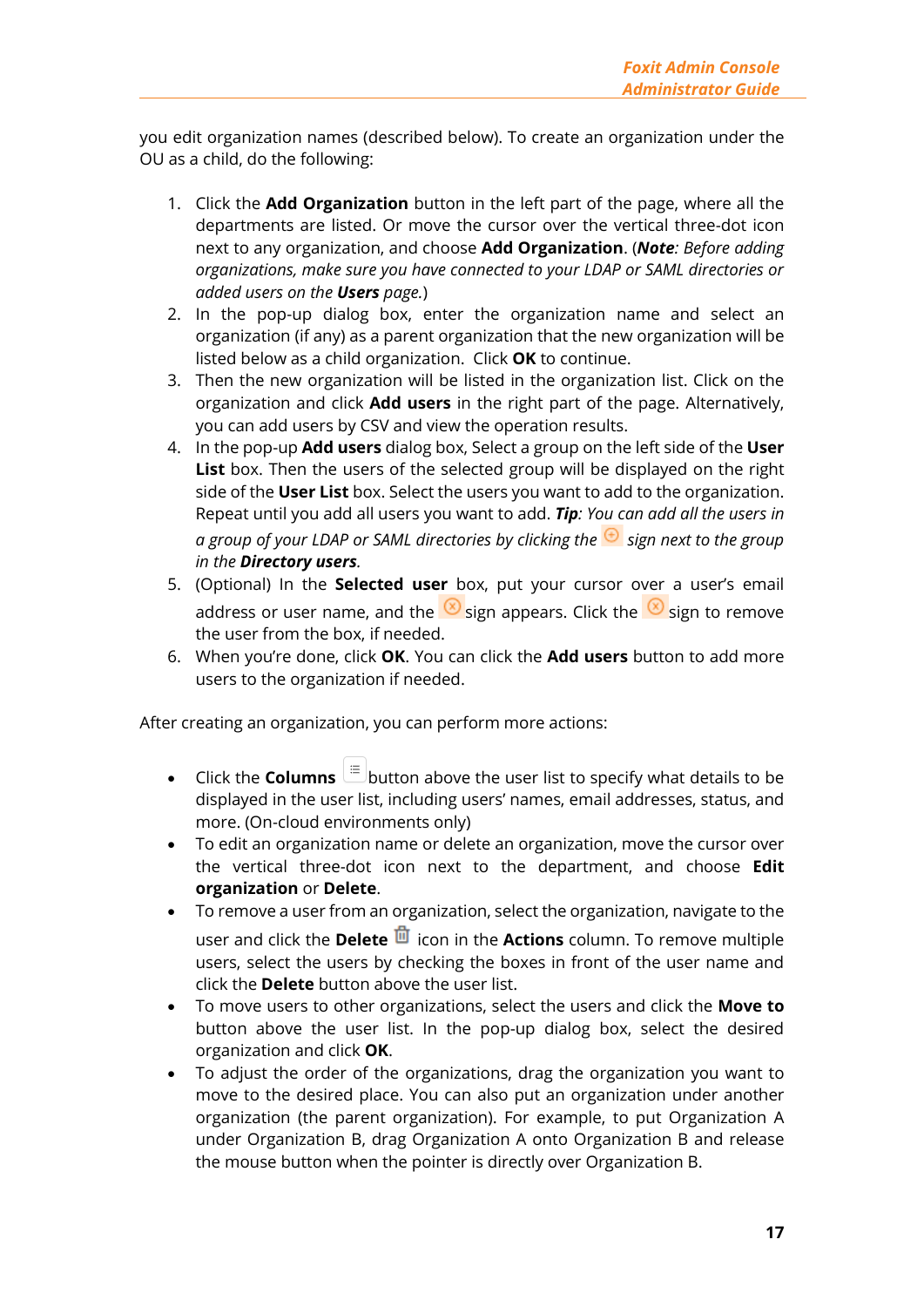If you are a **Product administrator:** 

- In the left part of the **Customize Organization** page, you can see an assigned "OU", which only contains the organizations/users assigned by your super/system administrator. The names of the assigned "OU" and its organizations displayed in your Admin Console are the same as those in the super/system admin's Admin Console.
- Any changes to the organization (including changing the organization name and adding/deleting organization members) made by the super/system admin will be synched into the organizations in the assigned "OU".
- You are allowed to add users to the organizations in the assigned "OU". For details on how to add users, see also the **[Added users](#page-12-2)** tab in the **Users** section. The users you add will also be synced into the OU managed by the super/system admin. And you are allowed to delete a user you added by clicking the **Delete** icon in the **Actions** column.

## <span id="page-17-0"></span>**Admin Role Management**

An enterprise can have one super admin and several other admins (including System Administrator, Product Administrator, Deployment Administrator, etc.) to perform management in Foxit Admin Console. The super admin sits at the top of all other admin roles, and can perform all tasks in the Admin Console.

On the **Admin Role** page, the super admin and the system admin can add admins (assign the admin role to other users), remove admins (revoke admin permissions), and search admins. (*Tip: If needed, the super admin can give the administrative privileges to another user. For details, please refer to [Transfer Admin Privilege.](#page-5-0)*) The following table gives a brief introduction to different types of admins. For a detailed list of permissions and privileges for each type of admin, see als[o Admin Permissions Matrix.](#page-19-0)

<span id="page-17-2"></span><span id="page-17-1"></span>

| <b>Role</b>                            | <b>Description</b>                                                                                                                                                                                                                                                                                                                           |
|----------------------------------------|----------------------------------------------------------------------------------------------------------------------------------------------------------------------------------------------------------------------------------------------------------------------------------------------------------------------------------------------|
| <b>Super</b><br><b>Administrator</b>   | The super admin for the enterprise with the ability to activate<br>Foxit Admin Console, and perform all administrative tasks in the<br>Admin Console. Also, has permissions to "dissolve the company"<br>in Foxit Admin Console, transfer his administrative privileges to<br>another user, and assign users different administrative roles. |
| System<br><b>Administrator</b>         | Has all permissions that the super admin does except for the<br>ones to activate Admin Console, dissolve a company, and<br>transfer administrative privileges.                                                                                                                                                                               |
| <b>Product</b><br><b>Administrator</b> | Manages the products assigned by the super admin and<br>performs all associated administrative tasks, including:<br>Add users to owned departments<br>$\bullet$<br>Remove users (added by himself previously) from owned<br>$\bullet$<br>departments<br>Set or change the product strategy (See also Product                                 |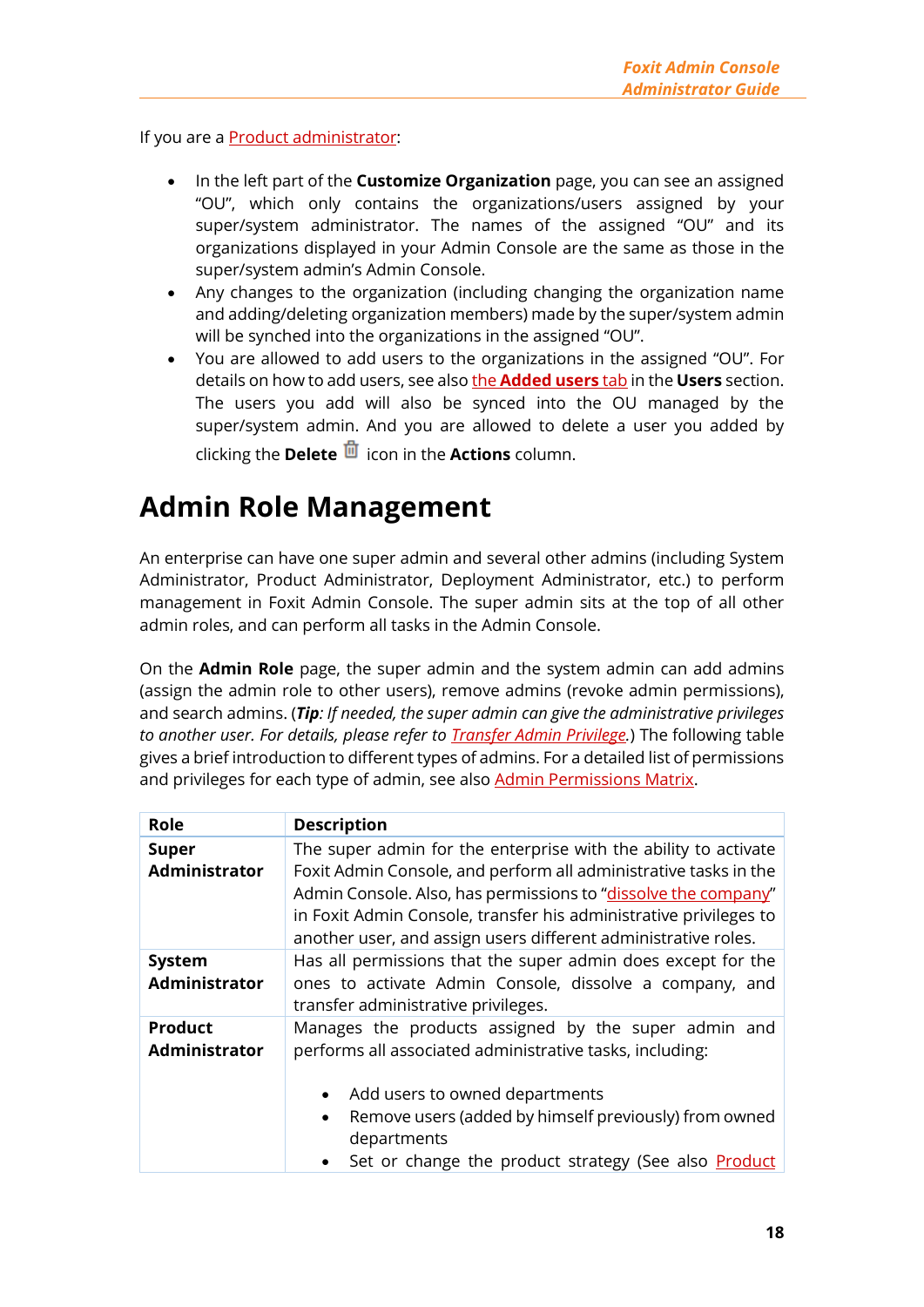|                                                                                   | Configuration)                                                                                                                                                                                                                                                                                                                                                                                                                           |
|-----------------------------------------------------------------------------------|------------------------------------------------------------------------------------------------------------------------------------------------------------------------------------------------------------------------------------------------------------------------------------------------------------------------------------------------------------------------------------------------------------------------------------------|
| <b>User</b><br>Group<br><b>Administrator</b>                                      | Administers the user groups assigned by the super admin and<br>performs all associated administrative tasks, including:<br>Add or delete users and user groups<br>Add or remove users to/from groups                                                                                                                                                                                                                                     |
| <b>Deployment</b><br><b>Administrator</b><br>(On-premise<br>environments<br>only) | Configure the settings of Foxit product updates, which include:<br>Specify the products and the version types (Major<br>Version, Minor Version, Maintenance Version, etc.) to be<br>updated<br>Set the frequency of automatic checks for software<br>updates<br>Specify the users who need to update the products and<br>set the update time<br>Specify the products and the versions (the specific<br>version number) to be rolled back |
| Configuration<br><b>Administrator</b>                                             | Configure enterprise general settings, including:<br>Set the enterprise customization<br>$\bullet$<br>Configure a mail server<br>Set Windows Authentication                                                                                                                                                                                                                                                                              |

*Tip: Admins' privileges vary from their types of admin roles, so some items or functions on Foxit Admin Console may be unavailable or invisible for some admins.* 

## **Add an admin**

- 1. On the **Admin Role** page, click **Add Admin**.
- 2. Enter the user's email address (or user name) in the text box, and click **Next**.
- 3. Select one or more admin roles and click **Next**. (Or click **Previous** to return to the previous step.) If you choose Product Administrator, specify the products, users (select **All users** or the specific departments), and available license quantity for those products to be administered by the product administrator.
- 4. Click **Save** to confirm your action. Then the user will be added to the admin list on the **Admin Role** page.
- 5. (Optional) You can click **Edit** icon in the **Actions** column to modify the admin roles for the user.

*Tip: After you add/edit an admin role for a user, the user will receive a notification email about the role assignment.*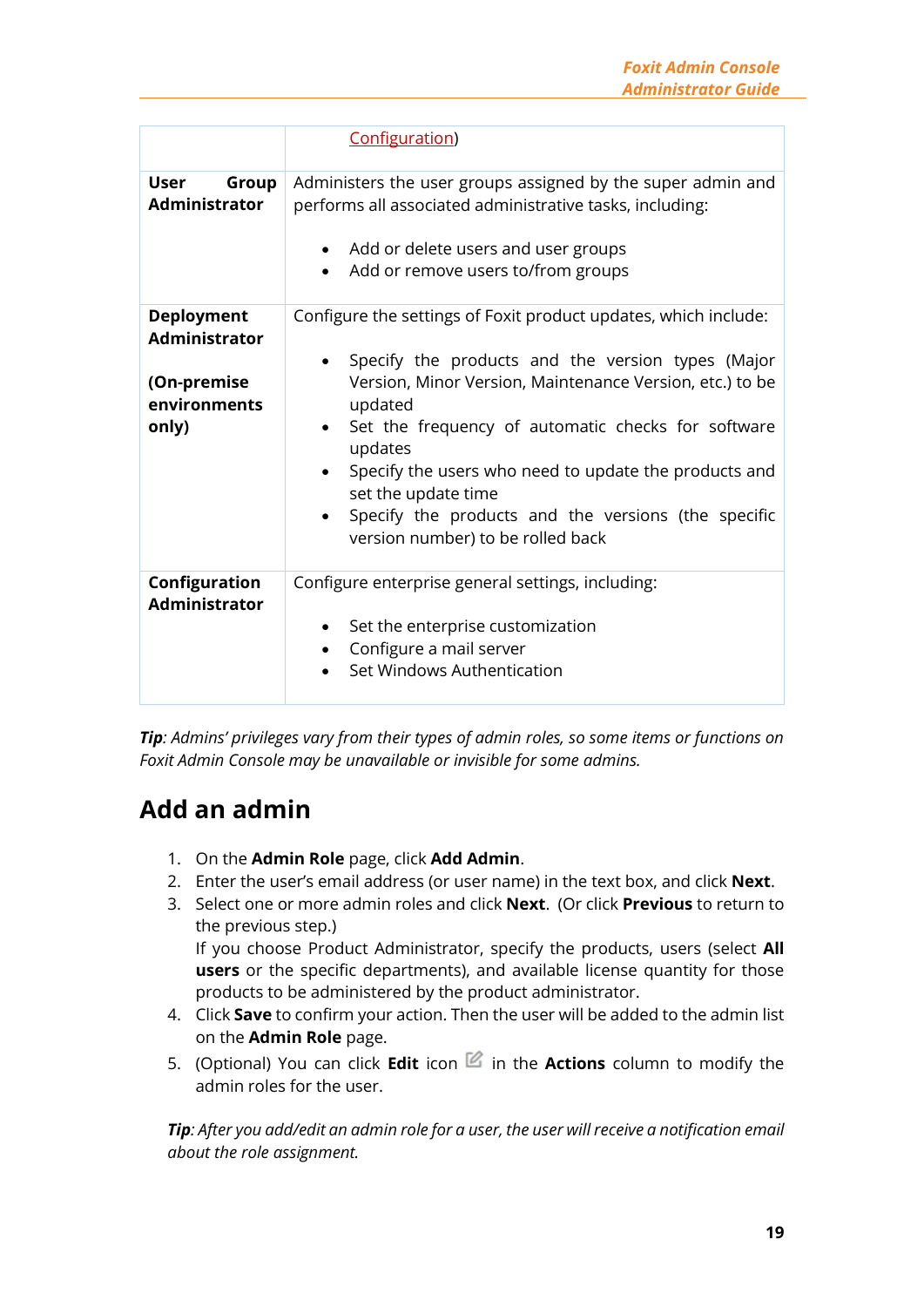## **Remove an admin**

To removing an admin, navigate to the administrator in the admin list and click on the **Delete**  $\frac{1}{m}$  icon in the **Actions** column. Removing an admin only revokes the admin privileges from the user, without deleting the user from the Admin Console. And a notification email about the role revocation will be sent to the user.

## <span id="page-19-0"></span>**Admin Permissions Matrix**

Admins' privileges vary from their types of admin roles. The following table provides a detailed list of permissions and privileges for each type of admin.

| <b>Area</b>                          | <b>Permission</b>                            | <b>Super</b><br><b>Admin</b> | System<br><b>Admin</b> | <b>Product</b><br><b>Admin</b> | <b>User</b><br>Group<br><b>Admin</b> | Deploy-<br>ment<br><b>Admin</b> | Configu-<br>ration<br><b>Admin</b> |
|--------------------------------------|----------------------------------------------|------------------------------|------------------------|--------------------------------|--------------------------------------|---------------------------------|------------------------------------|
| Home                                 | View the Home page                           | $\checkmark$                 | $\checkmark$           | $\checkmark$                   |                                      |                                 |                                    |
| Identity<br>Manage-<br>ment          | Add a domain                                 | $\checkmark$                 | $\checkmark$           |                                |                                      |                                 |                                    |
|                                      | View domain details and<br>domain listing    | $\checkmark$                 | $\checkmark$           |                                |                                      |                                 |                                    |
| User<br>Manage-<br>ment              | Add users to org (i.e., the<br>organization) | $\checkmark$                 |                        |                                | ✔                                    |                                 |                                    |
|                                      | Remove users from org                        | $\checkmark$                 | $\checkmark$           |                                | ✔                                    |                                 |                                    |
|                                      | View user details and user<br>listing        | $\checkmark$                 |                        |                                |                                      |                                 |                                    |
|                                      | Edit user profiles                           | $\checkmark$                 | $\checkmark$           |                                | $\checkmark$                         |                                 |                                    |
|                                      | Bulk add users to org                        | $\checkmark$                 | $\checkmark$           |                                | $\checkmark$                         |                                 |                                    |
|                                      | Create user groups                           | $\checkmark$                 | $\checkmark$           |                                | $\checkmark$                         |                                 |                                    |
|                                      | Remove user groups                           | $\checkmark$                 | $\checkmark$           |                                | $\blacktriangledown$                 |                                 |                                    |
| User                                 | Add users to user groups                     | $\checkmark$                 | $\checkmark$           |                                | $\checkmark$                         |                                 |                                    |
| Group<br>Manage-<br>ment             | Remove users from user<br>groups             | $\checkmark$                 |                        |                                | $\checkmark$                         |                                 |                                    |
|                                      | View members of user<br>groups               | $\checkmark$                 | ✔                      |                                | $\checkmark$                         |                                 |                                    |
|                                      | View the list of user<br>groups              | $\checkmark$                 | ✔                      |                                | $\blacktriangledown$                 |                                 |                                    |
| Organi-<br>zation<br>Manage-<br>ment | Create departments                           | $\checkmark$                 | $\checkmark$           |                                | ✔                                    |                                 |                                    |
|                                      | Remove departments                           | $\checkmark$                 | $\checkmark$           |                                | $\checkmark$                         |                                 |                                    |
|                                      | Add users to departments                     | $\checkmark$                 | $\checkmark$           | $\mathbf{v}^3$                 | ✔                                    |                                 |                                    |
|                                      | Bulk add users to depart-<br>ments           | ✔                            |                        | $\mathcal{V}^3$                |                                      |                                 |                                    |
|                                      | Remove users from de-<br>partments           |                              |                        | $\mathbf{V}^4$                 |                                      |                                 |                                    |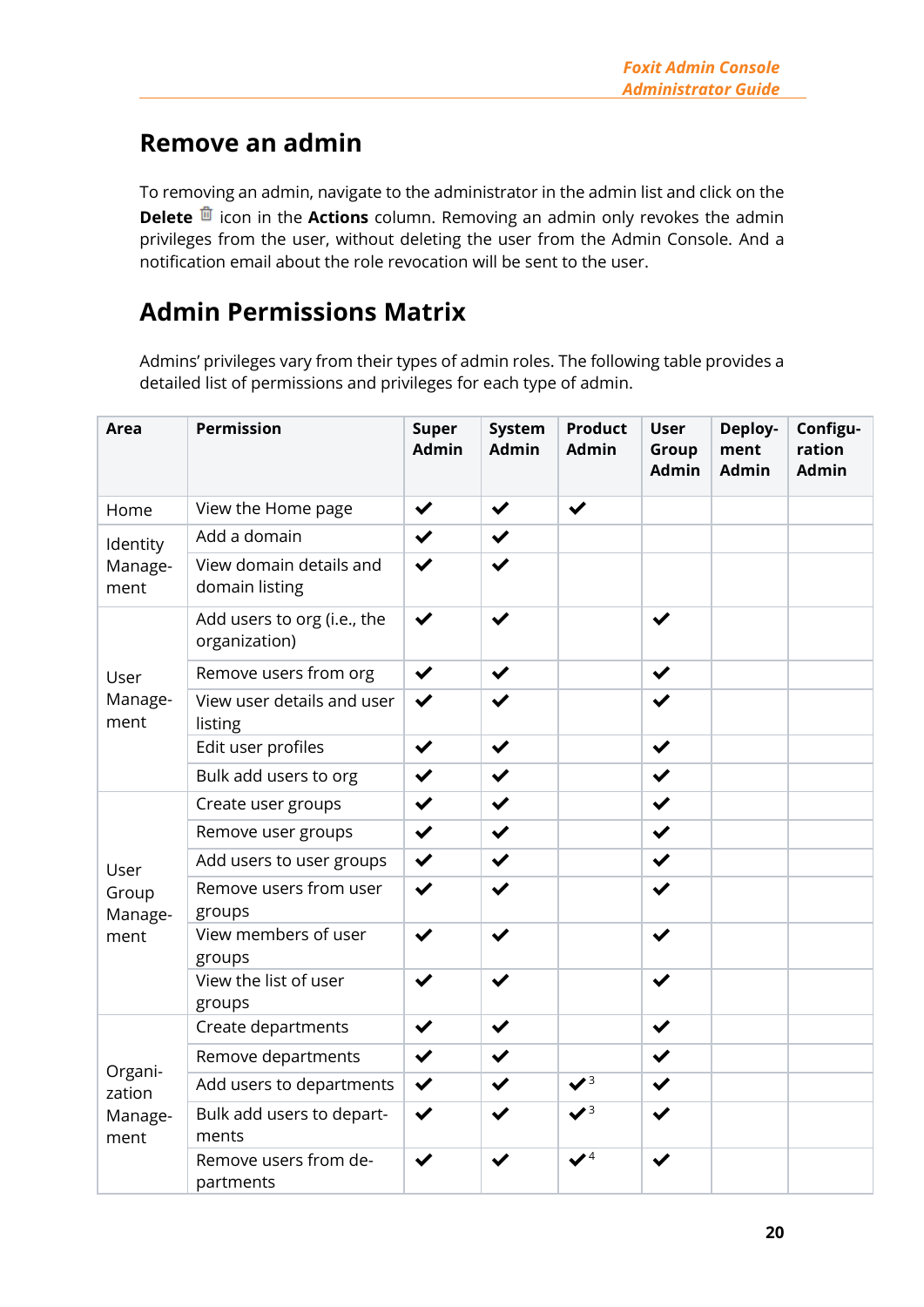#### *Foxit Admin Console Administrator Guide*

|                                       | View members of depart-<br>ments                                                                         |                |                |                |                |  |
|---------------------------------------|----------------------------------------------------------------------------------------------------------|----------------|----------------|----------------|----------------|--|
| Adminis-<br>trator<br>Manage-<br>ment | Grant System Admin to a<br>user                                                                          | $\checkmark$   |                |                |                |  |
|                                       | Revoke System Admin<br>from a user                                                                       | ✔              | $\checkmark$   |                |                |  |
|                                       | Grant Product Admin to a<br>user                                                                         | $\checkmark$   |                |                |                |  |
|                                       | Revoke Product Admin<br>from a user                                                                      | ✔              |                |                |                |  |
|                                       | Grant Deployment Admin<br>to a user                                                                      | $\checkmark$   |                |                |                |  |
|                                       | Revoke Deployment Ad-<br>min from a user                                                                 | ✔              |                |                |                |  |
|                                       | Grant User Group Admin<br>to a user                                                                      | ✔              |                |                |                |  |
|                                       | Revoke User Group Ad-<br>min from a user                                                                 | ✔              |                |                |                |  |
|                                       | Grant Product Admin to a<br>user                                                                         | ✔              |                |                |                |  |
|                                       | Revoke Product Admin<br>from a user                                                                      | ✔              |                |                |                |  |
|                                       | Edit roles of admins                                                                                     | $\checkmark$   |                |                |                |  |
| Product<br>License<br>Manage-<br>ment | Provision a product li-<br>cense to a user                                                               | ✔              |                | $\mathbf{v}^3$ |                |  |
|                                       | Deprovision a product li-<br>cense from a user                                                           | $\checkmark$   |                | $\mathbf{v}^3$ |                |  |
|                                       | Restore activation                                                                                       | ✔              |                | $\mathbf{V}^3$ |                |  |
|                                       | Assign licenses with a CSV<br>file                                                                       | ✔              |                | $\mathbf{v}^3$ |                |  |
|                                       | Remove licenses with a<br>CSV file                                                                       | $\checkmark$   | ✔              | $\mathbf{v}^3$ |                |  |
|                                       | Export users                                                                                             | $\checkmark$   | $\checkmark$   | $\mathbf{v}^3$ |                |  |
| Update<br>Manage-<br>ment             | Choose packages to<br>download                                                                           | $\sqrt{2}$     | $\sqrt{2}$     |                | $\mathbf{v}^2$ |  |
|                                       | Set automatic update<br>check interval                                                                   | $\sqrt{2}$     | $\sqrt{2}$     |                | $\mathbf{v}^2$ |  |
|                                       | Automatically allow end<br>users to download availa-<br>ble packages (down-<br>loaded from Foxit server) | $\sqrt{2}$     | $\sqrt{2}$     |                | $\mathbf{v}^2$ |  |
|                                       | Set scheduled update                                                                                     | $\mathbf{V}^2$ | $\mathbf{v}^2$ |                | $\mathbf{v}^2$ |  |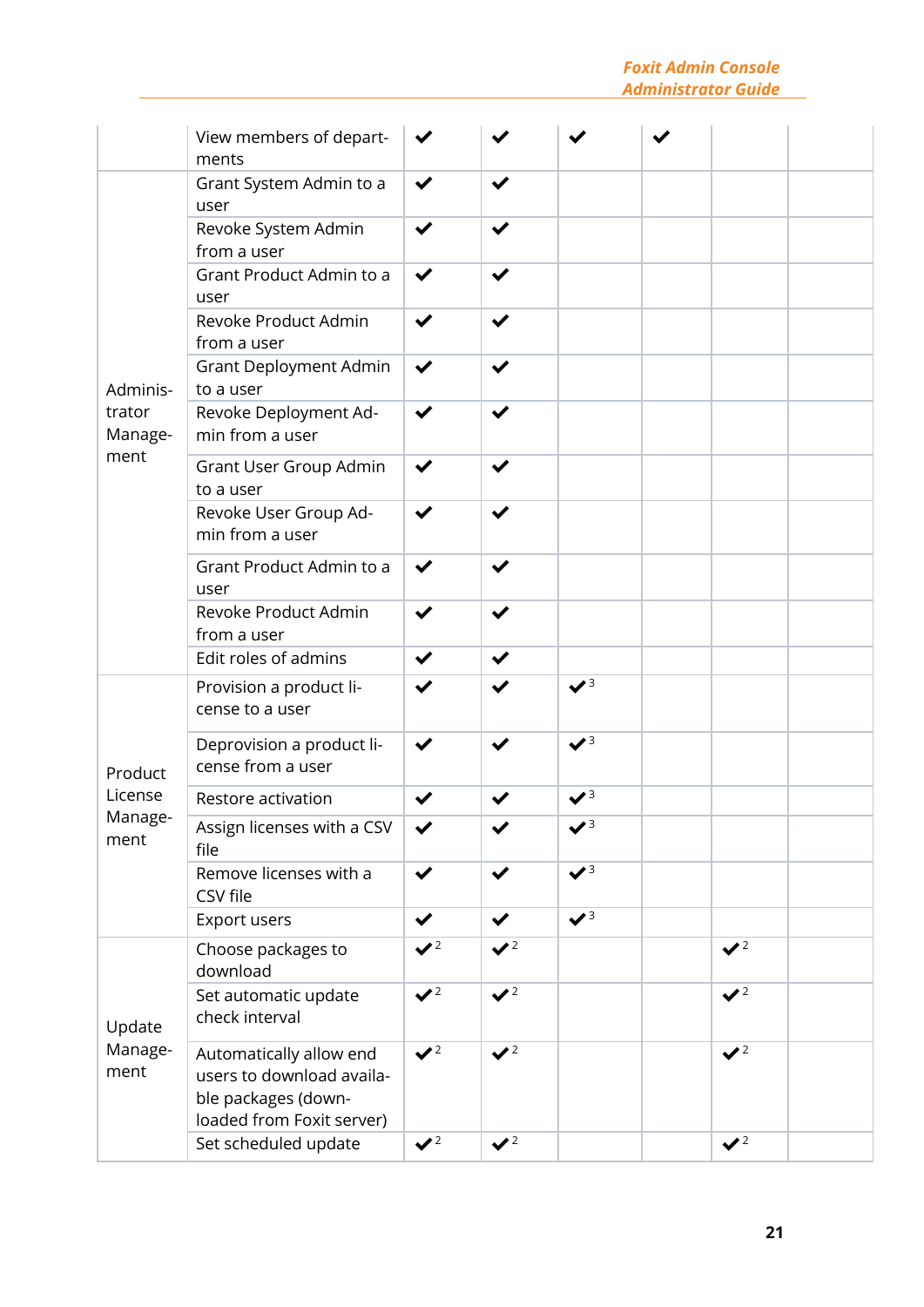*Foxit Admin Console Administrator Guide*

|                               | Configure rollback set-<br>tings                                    | $\mathbf{V}^2$                    | $\mathbf{V}^2$                |                               |                    | $\mathbf{v}^2$                |                               |
|-------------------------------|---------------------------------------------------------------------|-----------------------------------|-------------------------------|-------------------------------|--------------------|-------------------------------|-------------------------------|
|                               | Set up a proxy server                                               | $\mathbf{V}^2$                    | $\sqrt{2}$                    |                               |                    | $\mathbf{V}^2$                |                               |
| Product<br>Manage-<br>ment    | Update product licenses                                             | $\checkmark$                      | $\checkmark$                  |                               |                    |                               |                               |
|                               | View available products                                             | ✔                                 | ✔                             |                               |                    |                               |                               |
| Reports<br>Manage-<br>ment    | View the Reports page                                               | $\checkmark$                      | $\checkmark$                  | $\mathbf{v}^3$                |                    |                               |                               |
|                               | Export user activation<br>data                                      | $\checkmark$                      | $\checkmark$                  |                               |                    |                               |                               |
|                               | Export user data                                                    | $\checkmark$                      | $\checkmark$                  |                               |                    |                               |                               |
| Settings<br>Manage-<br>ment   | View and edit enterprise<br>branding (such as enter-<br>prise logo) | $\checkmark$                      | ✔                             |                               |                    |                               | ✔                             |
|                               | Set mail servers                                                    | $\mathbf{V}^2$                    | $\mathbf{V}^2$                |                               |                    |                               | $\mathbf{V}^2$                |
|                               | Configure Windows Au-<br>thentication                               | $\mathbf{V}^2$                    | $\mathbf{V}^2$                |                               |                    |                               | $\mathbf{v}^2$                |
| Product<br>Configu-<br>ration | View the Product Configu-<br>ration page                            | $\checkmark$                      | ✔                             | $\sqrt{3}$                    |                    |                               |                               |
|                               | Set or change product<br>strategy                                   | $\checkmark$                      | $\checkmark$                  | $\sqrt{3}$                    |                    |                               |                               |
| Support                       | View the Support page                                               | $\mathbf{v}^1$                    | $\boldsymbol{v}$ <sup>1</sup> | $\boldsymbol{v}$ <sup>1</sup> | $\boldsymbol{V}^1$ | $\boldsymbol{v}$ <sup>1</sup> | $\boldsymbol{v}$ <sup>1</sup> |
|                               | Manage support cases                                                | $\blacktriangledown$ <sup>1</sup> | $\mathbf{v}$ <sup>1</sup>     | $\mathbf{v}^1$                | $\boldsymbol{V}^1$ | $\mathbf{v}^1$                | $\boldsymbol{V}^1$            |
| Content<br>logs               | View the Content Logs<br>page                                       | ✔                                 | $\checkmark$                  |                               |                    |                               |                               |
|                               | Search logs                                                         | $\checkmark$                      | $\checkmark$                  |                               |                    |                               |                               |
| My Pro-<br>file               | Dissolve a company                                                  | $\boldsymbol{\checkmark}$         |                               |                               |                    |                               |                               |
|                               | Transfer admin privileges                                           | $\checkmark$                      |                               |                               |                    |                               |                               |

<sup>1</sup> only for On-cloud environments

<sup>2</sup> only for On-premise environments

 $3$  only for the products or departments owned by the Product admin

<sup>4</sup> only for the users added by the Product admin previously

# <span id="page-21-0"></span>**License Management**

Based on the license plans for each product you purchased, you can perform license management across your organization.

Foxit Admin Console supports **Account Mode** to manage licenses for Foxit PDF Editor. **Account Mode** is a licensing mode that enables each end user to activate Foxit PDF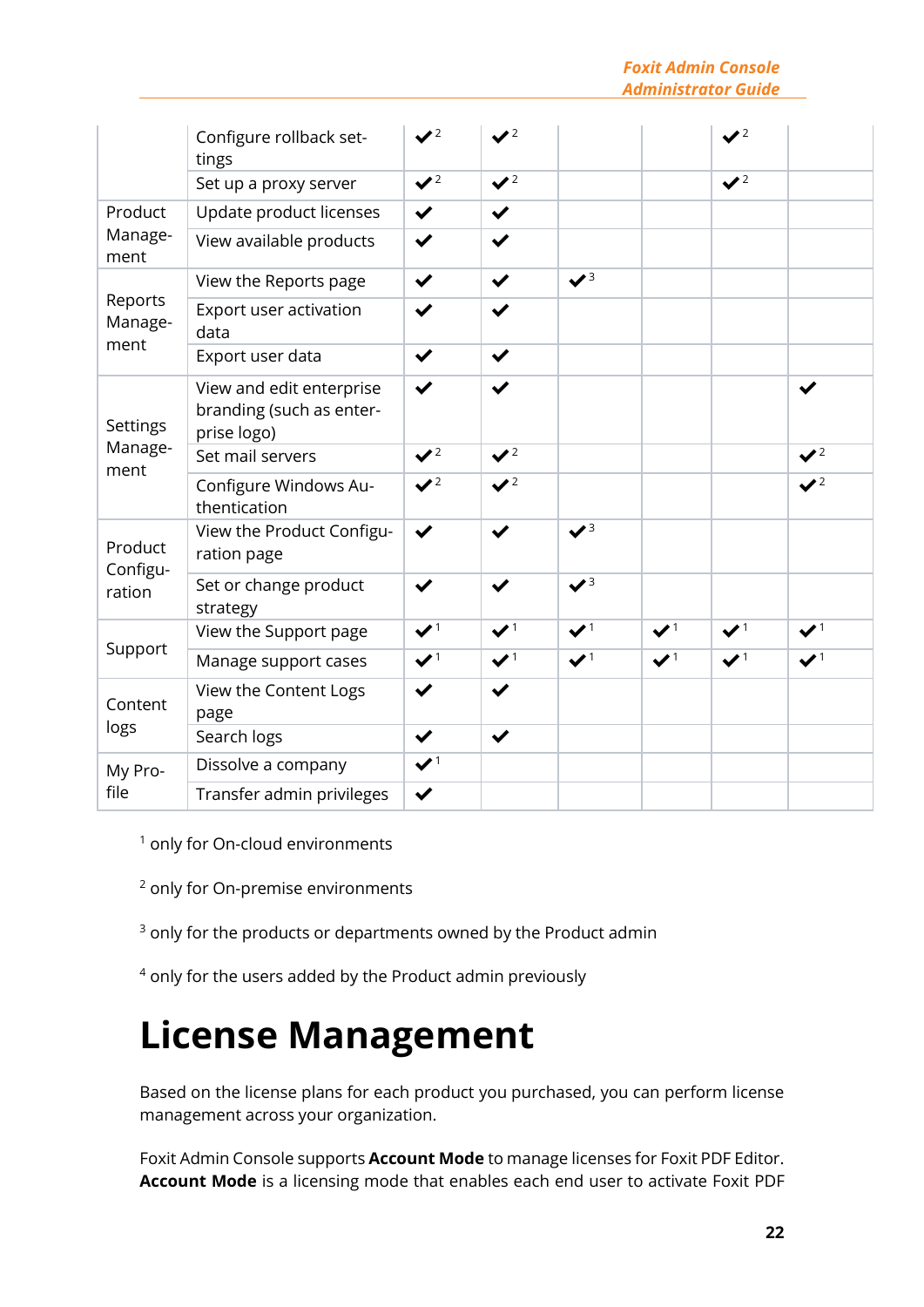Editor once they log in to their accounts, and allows administrators to apply precise and flexible control such as who are allowed to activate the application and what edition of the application they can activate. For the license management of Foxit Sign, you pre-purchase a set number of envelopes for a set number of users, who can use envelopes at their convenience after being assigned licenses. (**Tip**: An envelope allows for one or more documents to be sent within one send, even if to multiple signers.)

#### *Notes:*

- *1. Only the clients whose IP addresses and MAC addresses are in the specified ranges are allowed to activate Foxit PDF Editor. See also [Client Activation Policy.](#page-30-1)*
- *2. When assigning licenses, you will be prompted if the number of licenses you want to assign exceeds the number of purchased licenses.*

# <span id="page-22-0"></span>**Manage Licensing**

On the **License Management** page, you can assign/change/unassign licenses, and

view the details of assigned users. (*Tip*: You can click the **Columns**  $\frac{1}{n}$  button above the *user list to specify what details to be displayed in the list of assigned users, including users' email addresses, licenses, activation status, assigned time, MAC addresses, and more.*)

You can specify criteria to search for specific users. Under the **Search** box shows the license usage information such as the number of licenses used (assigned) out of the total available ones. To export users to a CSV file, select the users you need and click the **Export** button above the user list.

#### **Assign licenses to users**

- 1. Click the **Assign License** button. Choose **Assign License** to select users and assign licenses to the selected users.
- 2. In the pop-up dialog box, select a group on the left side of the **User List** box. Then the users of the selected group will be displayed on the right side of the **User List** box. Select the users you want to assign licenses to. Repeat until you add all users you want to add.
- 3. Select the license you want to assign to the selected users.
- 4. (Optional) Enterprises are enabled to purchase licenses that allow a user to activate Foxit products in multiple devices. For this type of licenses, the **Number of allowed devices** item appears in the dialog box, allowing you to specify the number of the devices that are allowed to log in.
- 5. Click **OK**.

You can also assign licenses to multiple users with a CSV file by doing the following:

- 1. Click the **Assign License** button. Choose **Assign licenses with CSV file** to assign licenses to the users listed in a CSV file.
- 2. In the pop-up dialog box, you can use a CSV file to assign the same type of licenses to multiple users or assign different licenses to different users.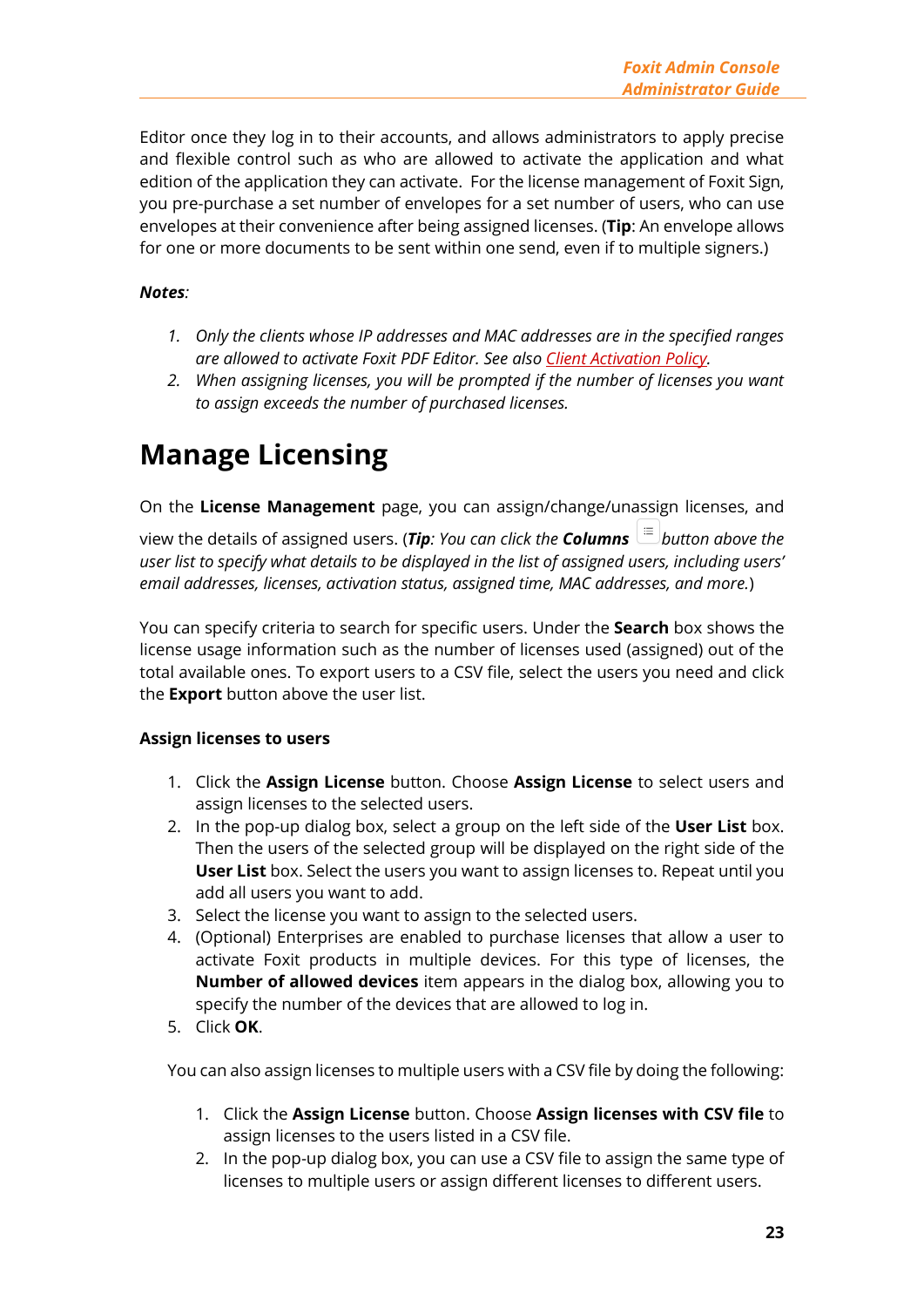- ⚫ To assign the same type of licenses to multiple users, please click the **CSV with user** tab. Drag a CSV file to the box or click **Browse** to select a CSV file. The CSV file includes the users you want to assign the licenses to. Then select the type of licenses you want to assign. (*Tip: How to create the CSV file, click Download sample CSV for reference.*)
- ⚫ To assign different licenses to different users, please click the **CSV with user and product** tab. Drag a CSV file to the box or click **Browse** to select a CSV file. The CSV file includes the users you want to assign licenses to and the corresponding licenses for each user. How to create the CSV file, click **Download sample CSV** for reference.
- 3. Click **OK**.

#### **Change product licenses for users**

- 1. Click the **Detail**  $\frac{a}{n}$  icon in the **Action** column and the User info dialog box appears on the right side.
- 2. Click **Edit**, select a desired product license, and then click **Save**.

#### **Remove licenses from users**

To remove licenses from users, do either of the following:

- Select the users from the user list, click the **Remove License** button above the user list and choose **Remove License**.
- Click the **Remove License** button and choose **Remove Licenses in Bulk** to select multiple users from the user list in your admin console and unassign their licenses.
- Click the **Remove License** button and choose **Remove licenses with CSV file** to unassign licenses from multiple users with a CSV file. Then you can click the **Remove License** button and choose **Bulk operation results** to show the results after removing licenses. Any licenses that are not removed successfully will be displayed in the results.

When a license is unassigned from a user, the user will no longer be able to activate Foxit applications by logging in with their accounts.

#### **Restore activation (Foxit PDF Editor Windows and Mac only)**

For a license that allows a user to activate Foxit products only in one device, if the user has activated Foxit products successfully in Device 1 and needs to activate the products in Device 2 for some reason (maybe Device 1 is broken), you can restore the activation to enable the user to sign in to activate the product again. To do this, select the user and click the **Restore Activation** button above the user list.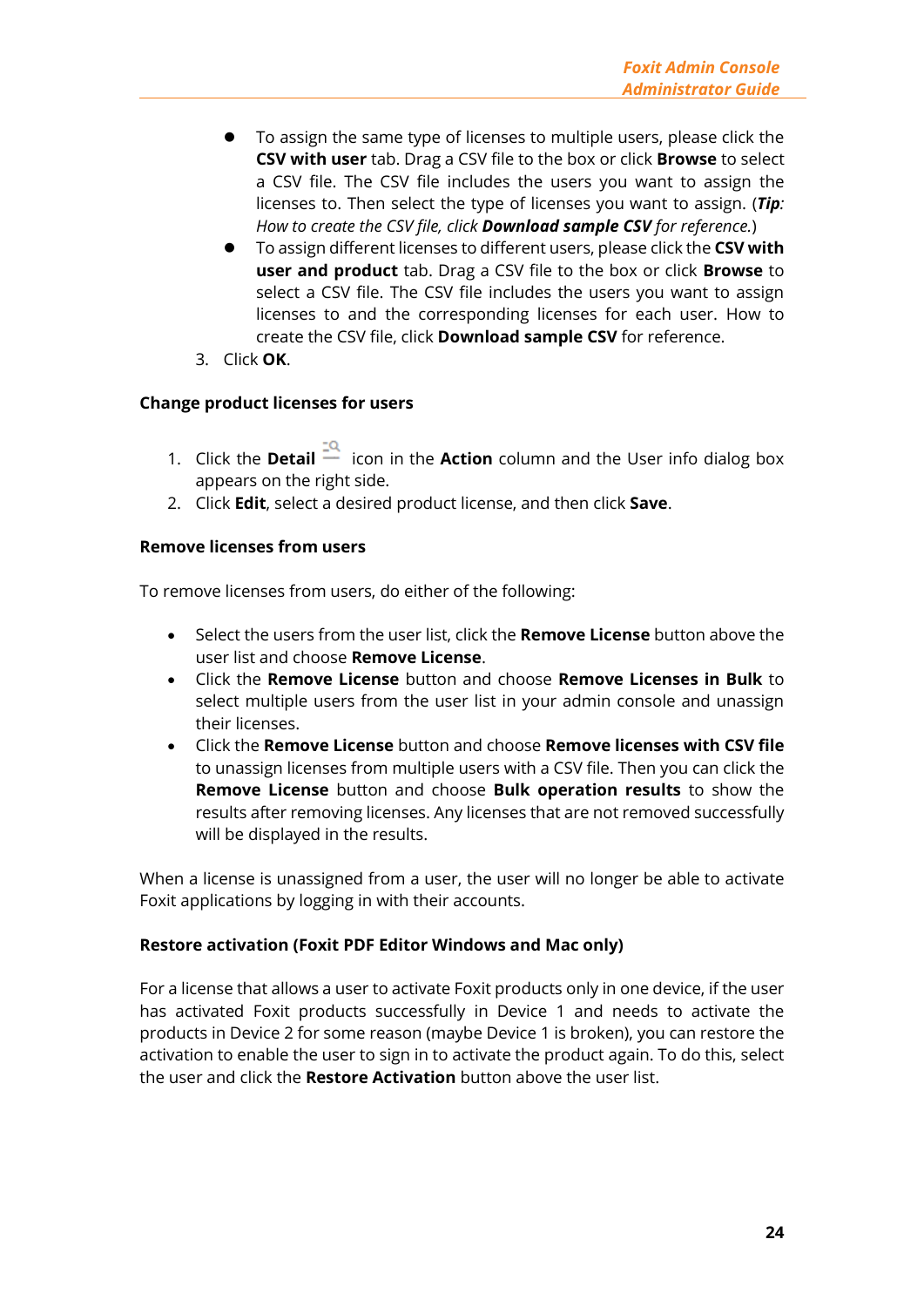# <span id="page-24-0"></span>**Internal Update Configuration (Onpremise environments only)**

In an on-premise enterprise environment, the internal update server sends requests to the Foxit web server to get the latest versions of Foxit products, and the clients in the enterprise only get updates from the internal update server. The **Internal Update**  item in Foxit Admin Console allows you to configure how to get the latest installation packages from the Foxit web server and how to deploy the package updates to the end users in your enterprise.

# <span id="page-24-1"></span>**Configuration**

On the **Configuration** page, you can specify the packages to be downloaded from the Foxit web server and the update configuration in your enterprise. After finishing the settings, click **Save** at the bottom of the page. If you want to erase all the specified settings, click **Reset**.

- **Packages to download**: Select the packages to be downloaded automatically from Foxit server. Downloaded packages can be viewed and managed in Version Management.
- **Automatic update check interval**: Specify how often the internal update server automatically checks for new product packages from the Foxit web server.
- **Automatically approve downloaded packages**: Turn on the switch to enable **Approved automatically** option to allow all end users in your enterprise to download all available packages that have been downloaded from Foxit server. This setting only applies to the packages that are downloaded from Foxit server after you specify the setting. By default, this option is disabled and you need to manually approve downloads for all packages.
- **Scheduled Update Settings**: Select the **Set a scheduled time to update specific users or groups** option to set different times for different users to install updates, which can help to relieve some of the pressure on server and bandwidth.
	- o Click **Add** and select **Add user**, **Add IP Address**, or **Add MAC address** to add emails or user names, IP, or Mac addresses you want to set a scheduled time for. All the users you added will be included in the list below. (If you choose **Add MAC address**, you can click **Add multiple MAC addresses** in the pop-up dialog box to add multiple MAC addresses at once by importing a CSV file with a list of MAC addresses you want to add.)
	- o Click **Edit time** to select the scheduled time for selected users.
	- o To delete the scheduled update settings for users, select the users from the list and click **Delete**.
- **Roll Back Setting**: Sometimes you might find issues in an update or the end users are having problems with it. In these cases, administrators can configure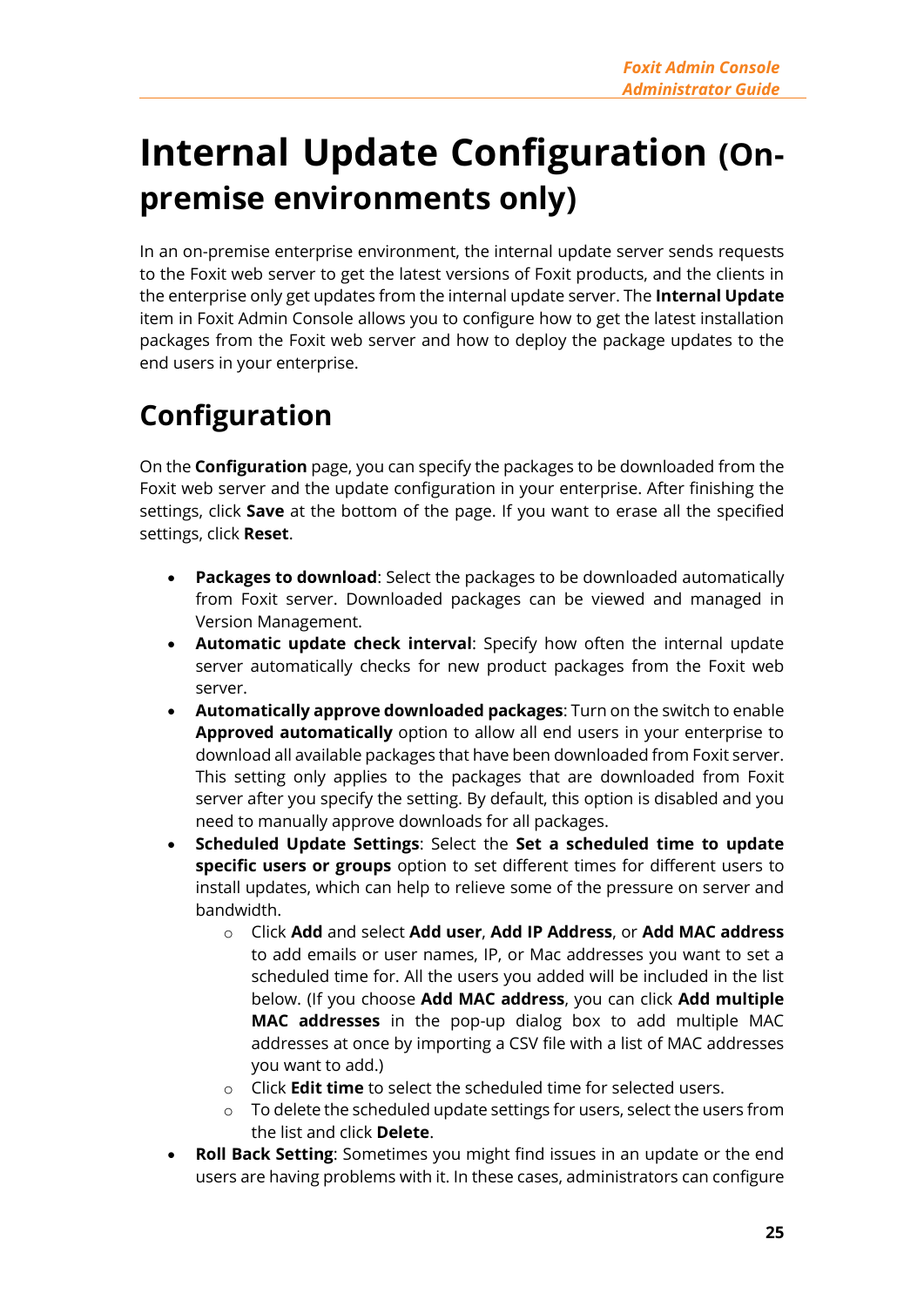rollback settings to force clients to temporarily roll back one or more versions to an earlier version. For example, check the **Roll back Foxit PDF Editor versions** option, and select the rolled back versions and the available versions to roll back to. *Note: Only main packages support rollback. Rolling back to an earlier version installs the version and the default components, but the data in the registry and the GPO template will be retained.*

• **Network proxy configuration**: Set up a proxy server to connect to Foxit server as needed.

# <span id="page-25-0"></span>**Version Management**

The **Version Management** page in Admin Console lists all main packages and plug-in packages that have been downloaded, are being downloaded, and were not downloaded successfully from Foxit server. You can filter/delete packages, and restrict which packages are available to end users by approving distribution.

- To view the details of a package, click the **Details** icon in the **Action** column. The details panel appears in the right of the Admin Console window. Click the  $\times$ button in the upper right corner of the panel to close the panel.
- To filter packages, specify the package's name/version/size, or select the approval status or Download Completion Time in the Search box or the Advanced Search box as needed. See also [Search for added users.](#page-12-1)
- To delete packages, select the package(s) and click the **Delete** button above the packages list.
- To give users access to packages or if the approval status is unapproved currently,

select the package(s) and click the **Approve ightarroopy** icon in the **Action** column (or click the **Approve** button above the packages list). In the pop-up dialog box, do any the following:

- o Select **Approve package for all clients to update** to allow all clients in the organization to download the package, and click **Approve**.
- o To allow some specific clients to download the package, select **Approve package for specific clients to update** to add specific clients by selecting user emails or user names, IP address ranges, or MAC addresses (You can also add multiple MAC addresses at once by importing a CSV file with a list of MAC addresses you want to add.). Then click **Approve**.
- o (Optional) For a package with significant changes or security updates, you can select the **Force clients to install update package** option for a mandatory update. Then the package status shows **Pushed** and all the selected clients have to download and install the package.
- To not allow users to download a package, select the package and click the **Cancel** icon in the **Actions** column. Or select the package(s) and click the **Unapprove** button above the packages list to disable downloading. After a package is approved/unapproved, **Approved** or **Unapproved** is shown respectively in the **Status** column.
- (Optional) For a package whose approval status is **Approved** or **Pushed**, you can click the **Edit** icon in the **Action** column to modify the approval settings.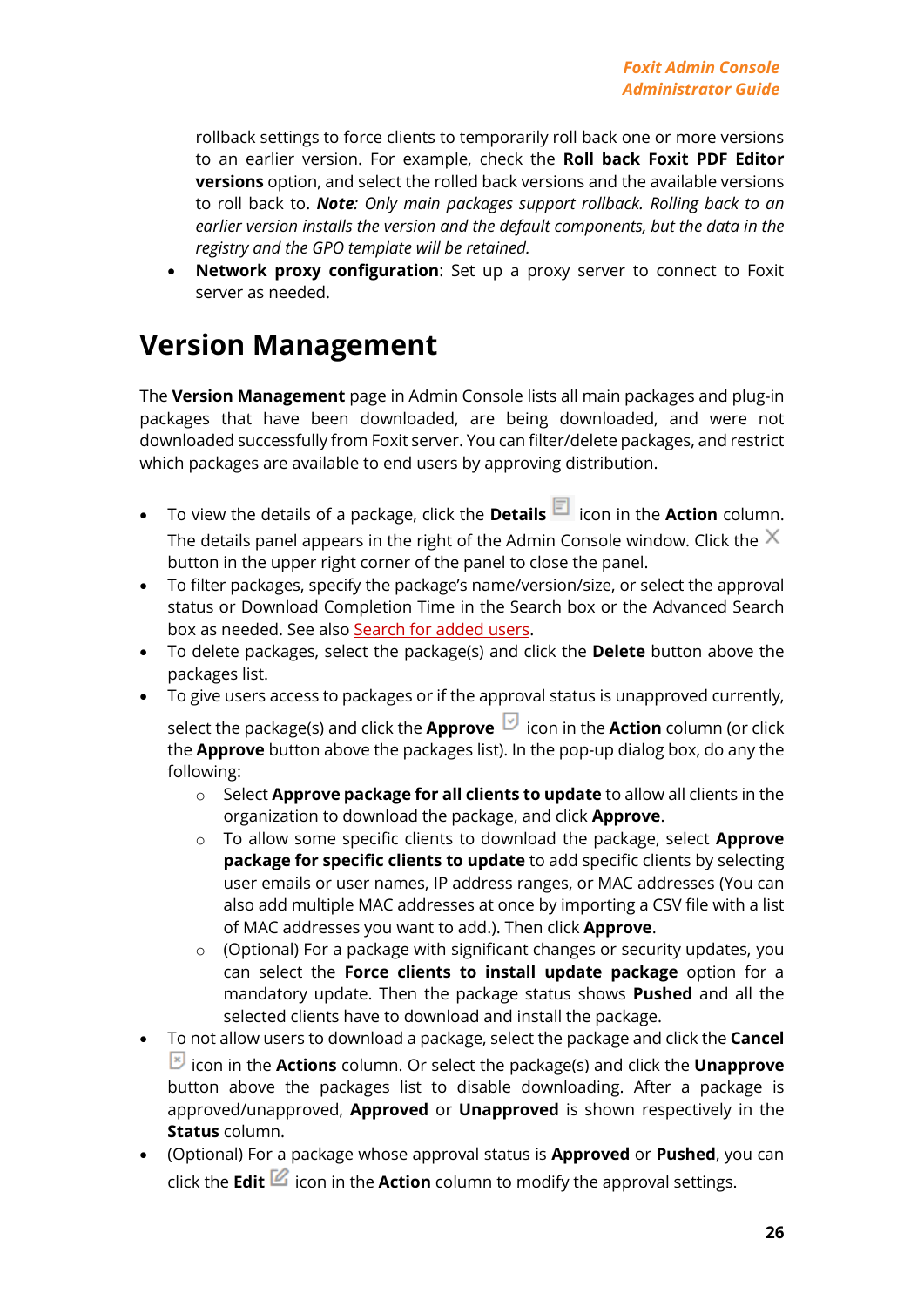Both main packages and add-on packages are categorized into three tabs: **Downloaded**, **Download failed**, and **Downloading**. Here take main packages for example:

- In the **Downloaded** tab, you can view each package's name, version number, Download completion time, size, approval status, and the actions you can perform. Depending on the package's approval status, the available actions vary in the **Action** column.
- The **Download failed** tab lists the packages that were not downloaded successfully, and the time and reason for the failure. To delete a package, select it and click the **Delete** button (which appears above the package list when you select the package); to start the download again, select the package and click the **Retry** button.
- The **Downloading** tab displays the list of packages that are being downloaded at present. You can view the details of each package including the package name, version number, and Start Time (when the download began).

# <span id="page-26-0"></span>**Products**

The **Products** page lists all the products and licenses your company has purchased. If your company has purchased more licenses or products, you can update the products and their license information displayed in this page by doing the following:

- 1. Click **Update Licenses** at the top of the **Products** page. In an on-cloud environment, once you click **Update Licenses**, the updating process starts and just wait for the updating to complete; in an on-premise environment, follow Step 2 to complete the updating.
- 2. In the pop-up dialog box, choose **Online updating** or **Offline updating**.
	- ⚫ For **Online updating**, an internet connection is required. Click **Connect** to sign in with your account to update licenses.
	- ⚫ If you don't have internet access, click **Browse** to select key files for the products. (If you haven't got a key file yet, click **Get One**. Then you will obtain the server ID of the Admin Console in the pop-up dialog box. You need to send the server ID to Foxit by email and Foxit's team will send the key file to you later.)

On the **Products** page, you can view the detailed information for the admin console and each product, including the expiration time, the software version number, and the number of licenses used (assigned) out of the total available ones.

If you move your cursor over a product, the orange arrow  $\sim$  icon appears. Clicking on the icon opens the **License Management** page to view and manage licenses. You can also click **Product Configuration** or click the cog **icon under each product** to configure the product on the **Product Configuration** page. For details, see also

**[License Management](#page-21-0)** and **[Product Configuration](#page-30-0)**. (*Note: For Foxit Sign, you will be*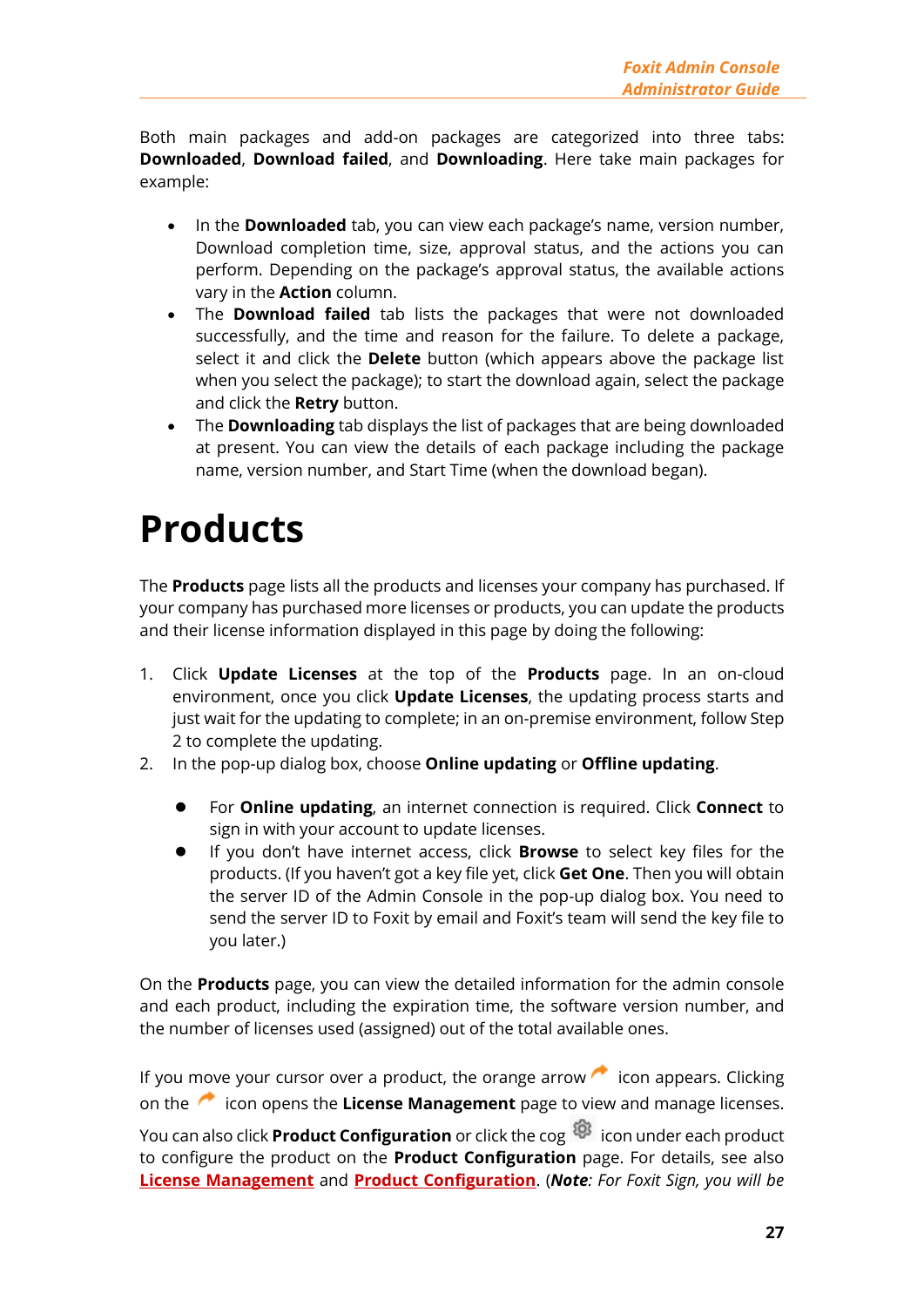*switched to the Settings page of the Foxit Sign website when clicking Product Configuration.*)

# <span id="page-27-0"></span>**Reports**

The **Reports** page shows the summarized and detailed statistics about the license usage, including the number of total licenses, assigned licenses, activated licenses, and active users. Administrators can specify what statistics to be displayed or export desired data as needed.

Click the **Licenses Usage** tab on the **Reports** page, and you can see charts that deliver the summarized data about the license usage.

- ⚫ To display specific statistics you need in the chart, do any of the following:
	- $\Diamond$  Select a product to display the statistics related to the product.
	- $\Diamond$  Select the time period for which you want to view statistics.
	- $\Diamond$  Select the statistics you need: the number of total licenses, assigned licenses, activated licenses, and active users.
- ⚫ To export data you specified to a CSV file, do any of the following:
	- To export data to a CSV file, click the **Export Data** button in the upper right corner of the page, and choose **Export Data Locally**. Then save the file.
	- $\Diamond$  To export and send data (in a CSV file) to your account by email, click the **Export Data** button, and choose **Send Data via Email**.

In the **Usage Details** tab, you can view and export the detailed usage data, including users' Name, Email Address, license types, MAC and IP addresses, status, and more.

*Note: When you export detailed user data, all instances of users that meet the specified criteria will be exported, including the users that have been removed from the Admin Console.* 

# <span id="page-27-1"></span>**Settings**

# <span id="page-27-2"></span>**Authentication Settings**

On the **Authentication Settings** page, administrators (Super Admin, System Admin, and Configuration Admin) can select or change a level for the password authentication policy to apply to all users across your organization.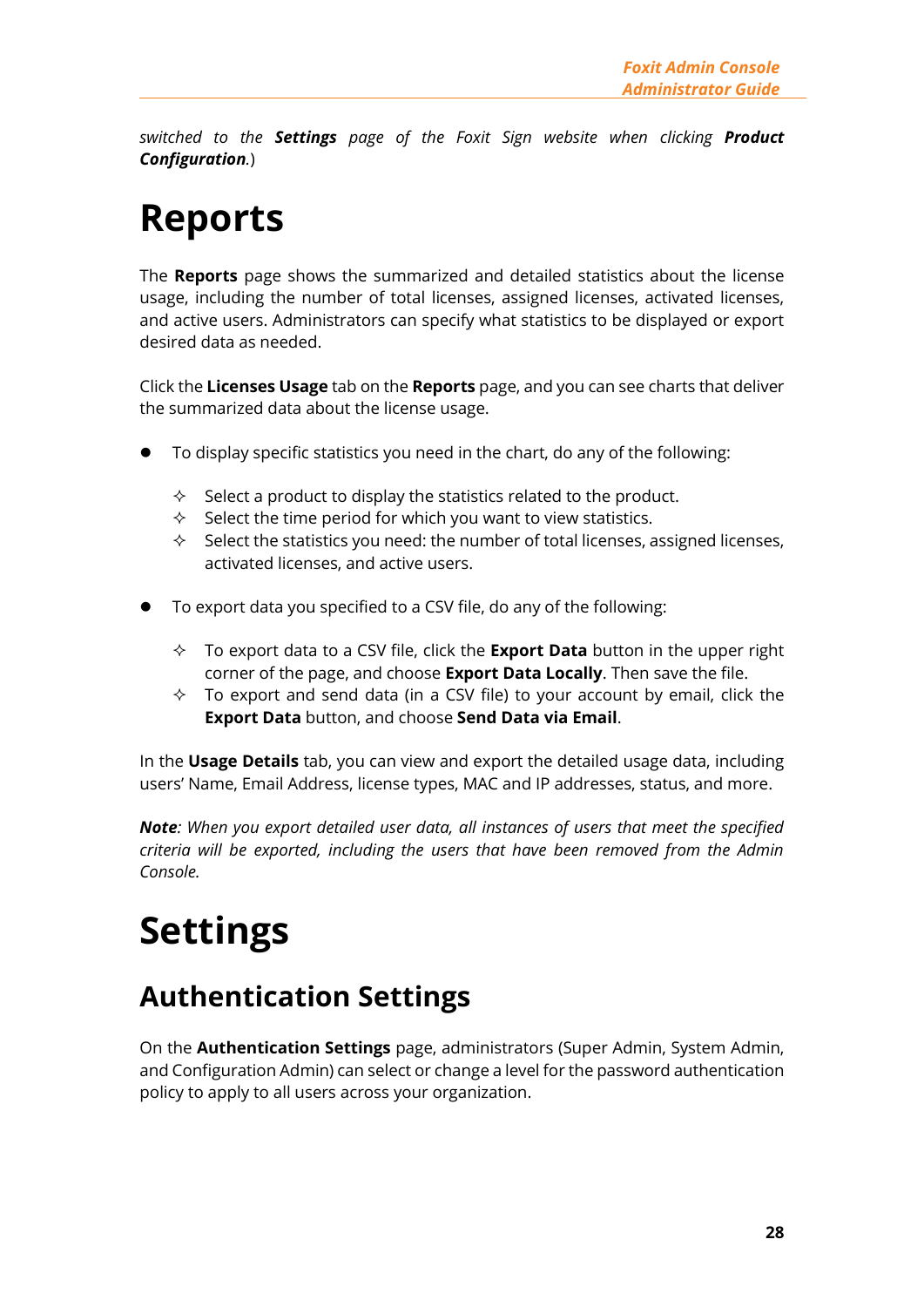## <span id="page-28-0"></span>**Mail Servers (On-premise environments only)**

Enterprise administrators can configure an SMTP mail server used by Foxit Admin Console to send end users email messages such as update notifications and reports. Generally in an on-premise environment where the enterprise itself is responsible for any notifications, it is a must to configure an SMTP mail server. On the **Mail Servers** page, you can configure a mail server and then test the configured mail server.

## **Configure a mail server**

To configure a mail server, navigate to the **Mail Servers** page, click **Configure** and fill in the following fields as required and click **Save** after you complete editing. After a mail server is added, you can click the **Edit** icon on the **Mail Servers** page to modify the server information, or click the **Delete ig** icon to remove the mail server.

#### **SMTP server details**

- Name Enter a name to identify the mail server in Foxit Admin Console.
- From address Enter the email address that will be used by Foxit Admin Console to send notification emails.
- From name Enter the name that will be displayed in notification emails.
- Subject prefix Enter the text that you want to appear at the beginning of the subject line of notification emails.

*Tip: You can customize more information for email templates. See also [Enterprise Brand](#page-29-0)  [Customization.](#page-29-0)*

#### **Server hostname**

- Server hostname Enter the host name of the mail server or the JNDI location of a javax.mail Session object.
- Server port Enter the port the mail server should use.
- User Name Enter the username that will be used to connect to the mail server, and then specify the password below.
- Use TLS Select this option if the SMTP server uses the Transport Layer Security (TLS) protocol.

### **Test a mail server**

To ensure the mail server is correctly configured, you can click the **Test** button to send a test email. In the pop-up **Send test email** dialog box, specify the recipient, and enter the subject, message type, and messages. Then click **OK** to send the email. A text message will appear in the **Log** box in the **Send test email** dialog box, telling you whether the email has been sent successfully.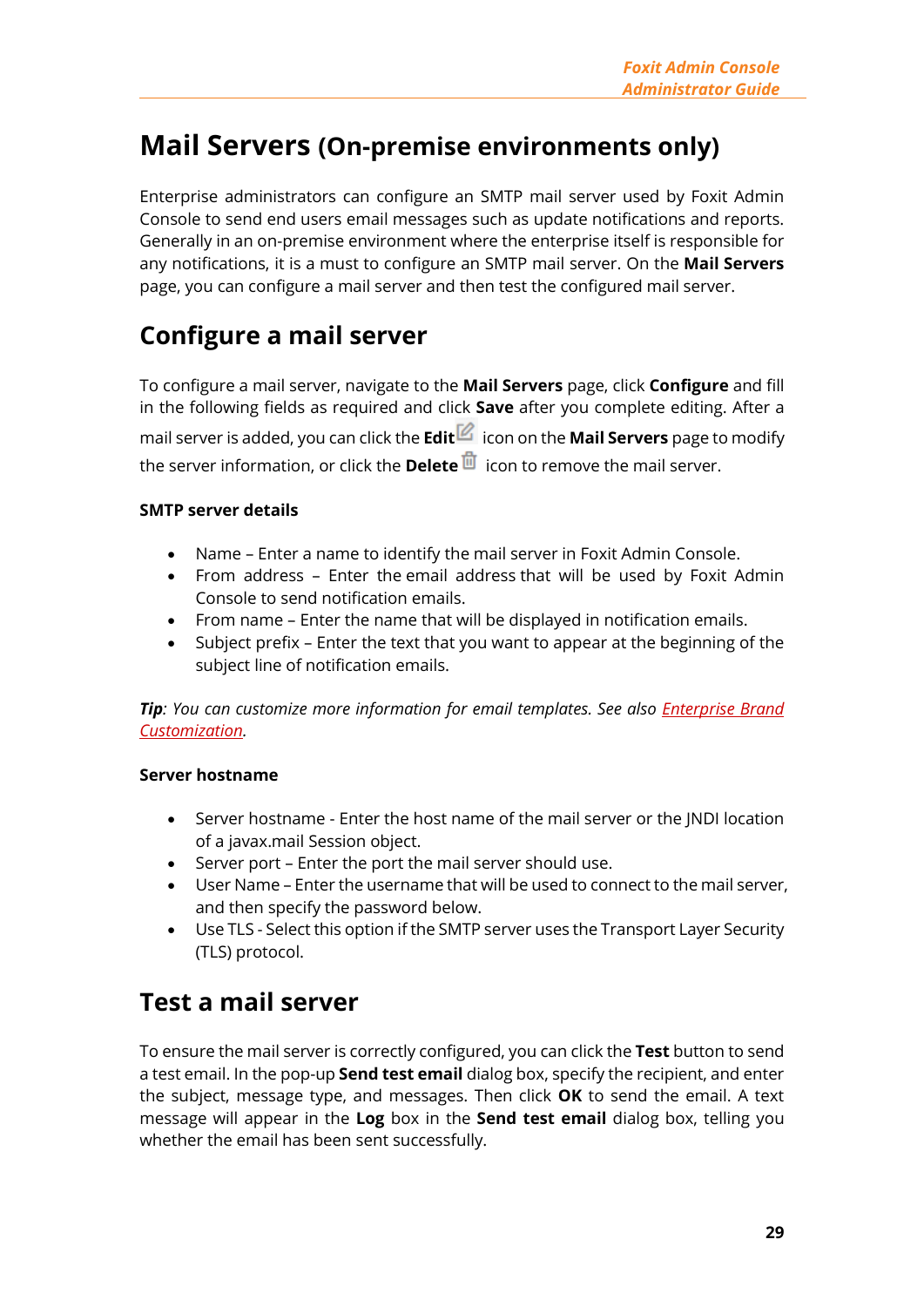## <span id="page-29-0"></span>**Enterprise Brand Customization**

On the **Enterprise Customization** page, administrators can customize or modify the logo of Foxit PDF Editor's login window on clients and email templates that are used for sending emails to end users, to match your company's brand.

**Customize the client's login page:** (On-premise environments only)

Click **Browse** to select an image for the logo and enter the server name in the box. Both the logo and the server name will appear on the Foxit PDF Editor's login window on clients.

#### **Customize email templates:**

Click **Browse** to select an image for the logo in emails and enter the company name that appears at the bottom of the email messages sent to your end users.

After completing the settings, click **Save**. Or click **Reset** to return to the default settings.

**Customize Foxit PDF Editor Cloud**: (On-cloud environments only)

Customize the company logo and the company name that appear on the Foxit PDF Editor Cloud webpages.

## <span id="page-29-1"></span>**Windows Authentication (On-premise environments only)**

[Integrated Windows authentication](https://docs.microsoft.com/en-us/aspnet/web-api/overview/security/integrated-windows-authentication) enables users to log in applications with their Windows credentials. For companies that have enabled Active Directory (AD) domains, administrators can configure their AD domain information in the Admin Console to allow the AD users to automatically activate products by logging in with their AD accounts.

Overall, two key steps are needed for Windows authentication: configuring settings in the Admin Console and on clients.

### **Configure settings in the Admin Console**

Navigate to the **Windows Authentication** page under **Settings**, and enter the information of the AD domain your organization uses.

- Domain name The Windows AD domain name.
- IP Address The IP address of the AD domain controller.
- Hostname The hostname of the AD domain controller.
- Computer Account The computer account of the domain controller. If you haven't created a computer account for the domain controller yet, click **How**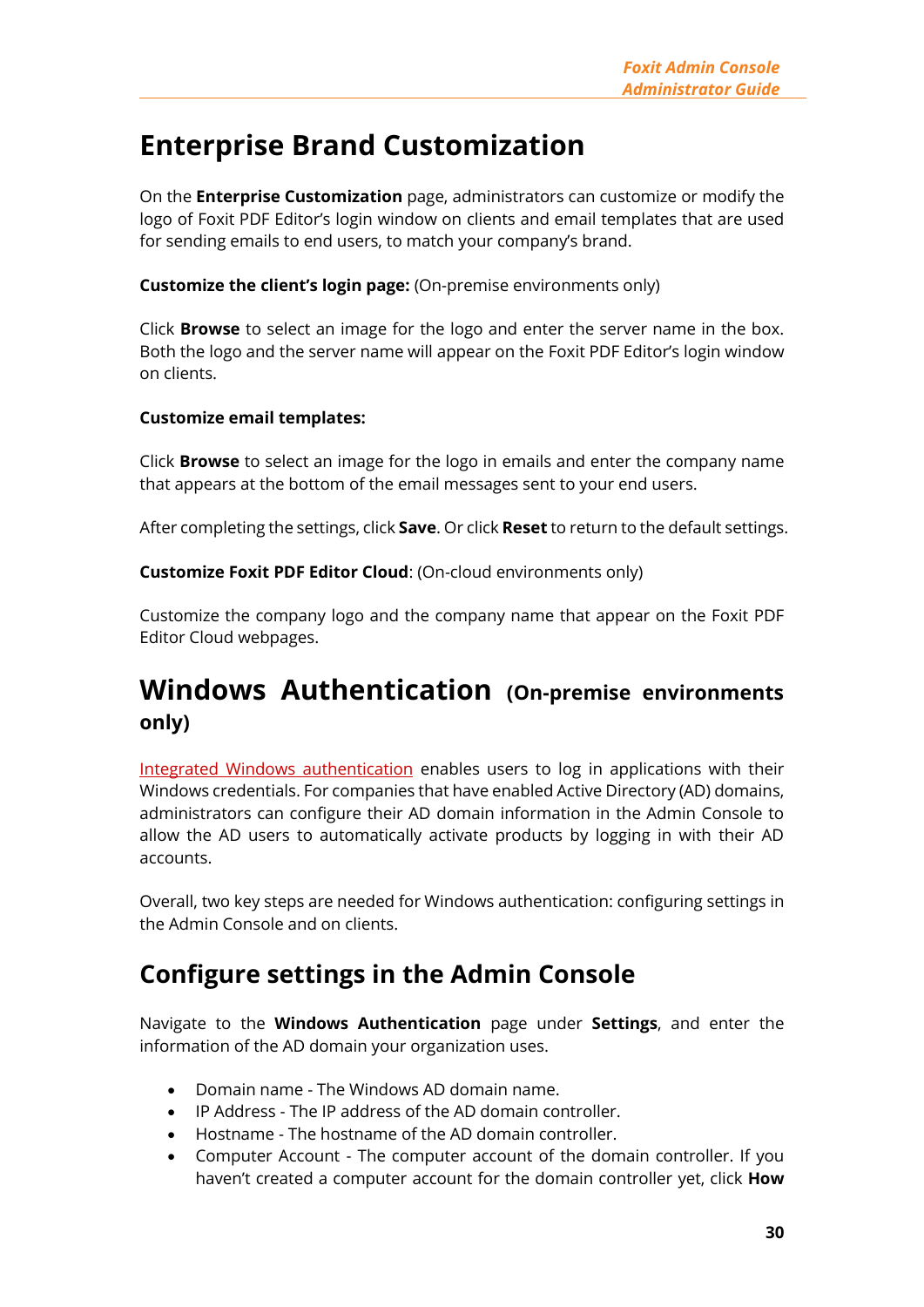**to get the above configuration** at the bottom of the page to create an account and password.

- Password The password of the domain controller.
- Domain of Email The domain of your email. If you leave this field empty, the system will use the domain name of the Computer Account.
- Reset Click **Reset** at the bottom of the **Windows Authentication** page to clear all the data you entered above.

After completing the settings, click **Save and Test**. You will be prompted if the configuration is successful and then you can go to the next step to configure settings on clients.

## **Configure settings on clients**

Configure Internet Explorer on the client devices in your AD domain by doing the following.

- 1. Open Internet Explorer.
- 2. Click Internet Options > Advanced > Settings > Security > select **Enable Integrated Windows Authentication**.
- 3. Restart Internet Explorer.
- 4. Click Internet Options > Security > Local Intranet > Sites > Advanced. Copy the URL provided on the **Windows Authentication** page to the **Websites** box. *(Note: The URL is generated automatically after the Admin Console is set up in your organization.*)
- 5. Internet Options > Security > Local Intranet > Custom Level > User Authentication, select **Automatic login in intranet zone only**.

## <span id="page-30-0"></span>**Product Configuration**

To apply better and more precise control on the access to Foxit applications, you can do more configuration on the **Product Configuration** page such as the Foxit PDF Editor's activation policy on clients. Clicking on each product opens the corresponding configuration page and you can do settings as necessary. (**Note**: Clicking on Foxit Sign opens the homepage of the Foxit Sign website portal, where you need to do the configuration settings after logging in to Foxit Sign. For details, please refer to Foxit Sign Manual.)

## <span id="page-30-1"></span>**Client Activation Policy (for Foxit PDF Editor)**

**Licensing Model**: shows the current licensing mode your company uses to control product licenses. (On-premise environments only)

**Authorization Model**: Select an authorization model to assign licenses to users. This setting is only available for on-premise environments with LDAP set up in the Admin Console.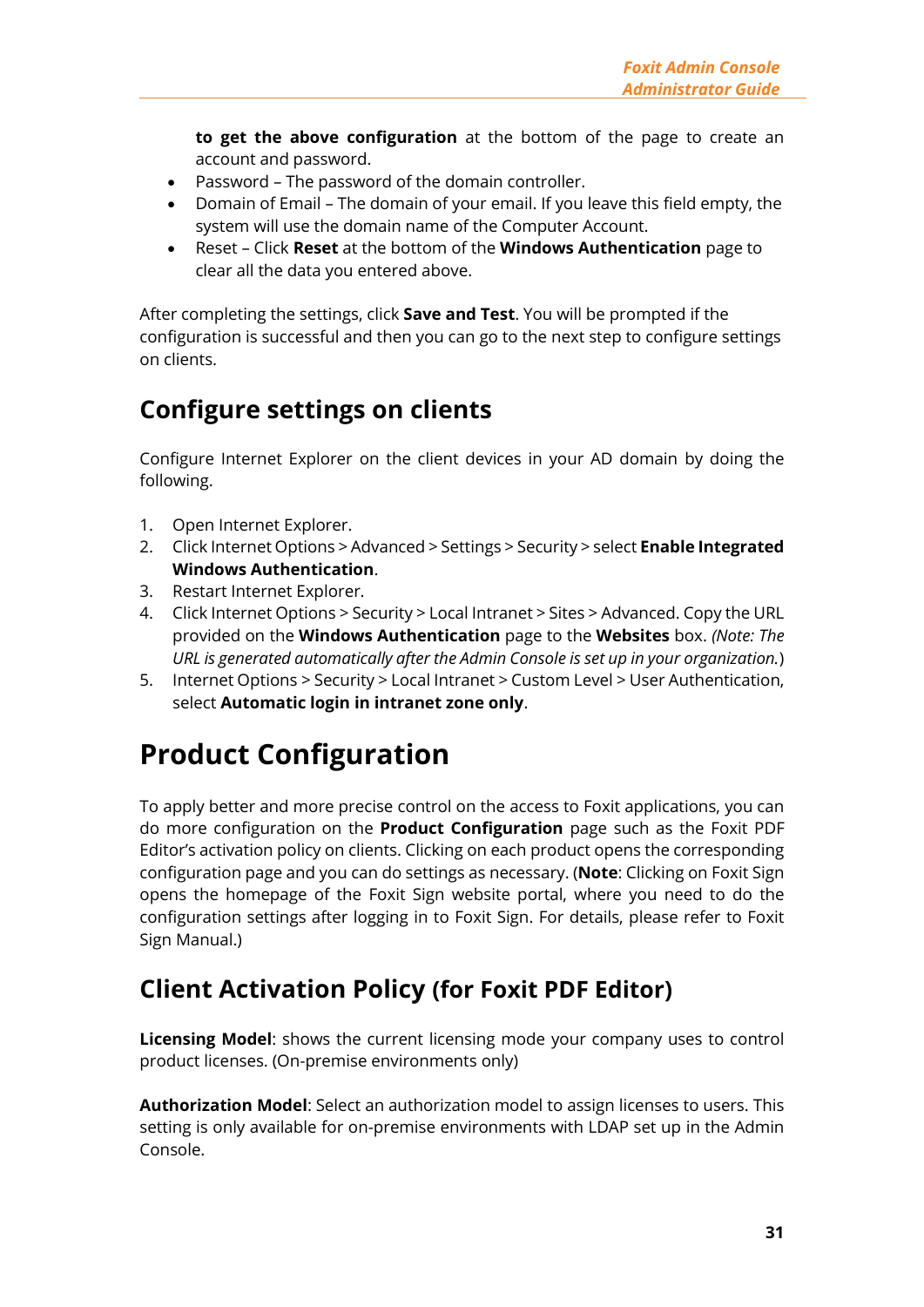- **Manual authorization**: With this model selected, administrators can specify which users to assign licenses to. Only the assigned users can activate Foxit PDF Editor successfully after logging in with their accounts. This model is selected by default.
- **Automatically authorize**: Select this model, and each user will be allowed to activate Foxit PDF Editor once they log in with their accounts as long as there are available licenses.

For the **Automatically authorize** model, if there are more than one license type for the same product, you need to specify the priority of how clients obtain authorization. Clients will automatically activate the product with the available licenses in the specified priority. Higher priority licenses are used before lower priority licenses.

**IP address range restriction**: Specify IP addresses or ranges to allow only the clients whose IP addresses are in the specified ranges to activate Foxit PDF Editor. (Onpremise environments only)

**Offline available time**: Select the **Allow users to use Foxit PDF Editor when offline for: n days** option, and specify a time period after which Foxit PDF Editor on the devices will be automatically deactivated if those devices do not connect to the Admin Console server (e.g. devices are switched off or do not connect to the Internet). Generally, if deactivated because of the failure to connect to the server, Foxit PDF Editor can be activated again once users connect their devices to the server, unless the licenses are revoked or expire.

**Automatic deactivation**: Users who do not launch Foxit PDF Editor for a specified time period will have their licenses automatically revoked. You can specify the time period as necessary. The minimum is 90 days.

**Mac address range restriction**: Specify MAC addresses to allow only the clients with the MAC addresses specified to activate Foxit PDF Editor. You can also add multiple MAC addresses at once by importing a CSV file with a list of MAC addresses you want to add.

## **Integrated network drives configuration (for Foxit PDF Editor Cloud)**

You can specify which network drives to be integrated with Foxit PDF Editor Cloud, which allows users to open or save PDF files from/to those network drives.

# <span id="page-31-0"></span>**Log Cleanup Settings**

As needed, you can purge old logs to reduce the amount of disk space that the log data occupies. To do this, on the **Log Cleanup Settings** page, turn on the **Log autocleanup** process and specify a time period (N days) to delete the log data older than N days.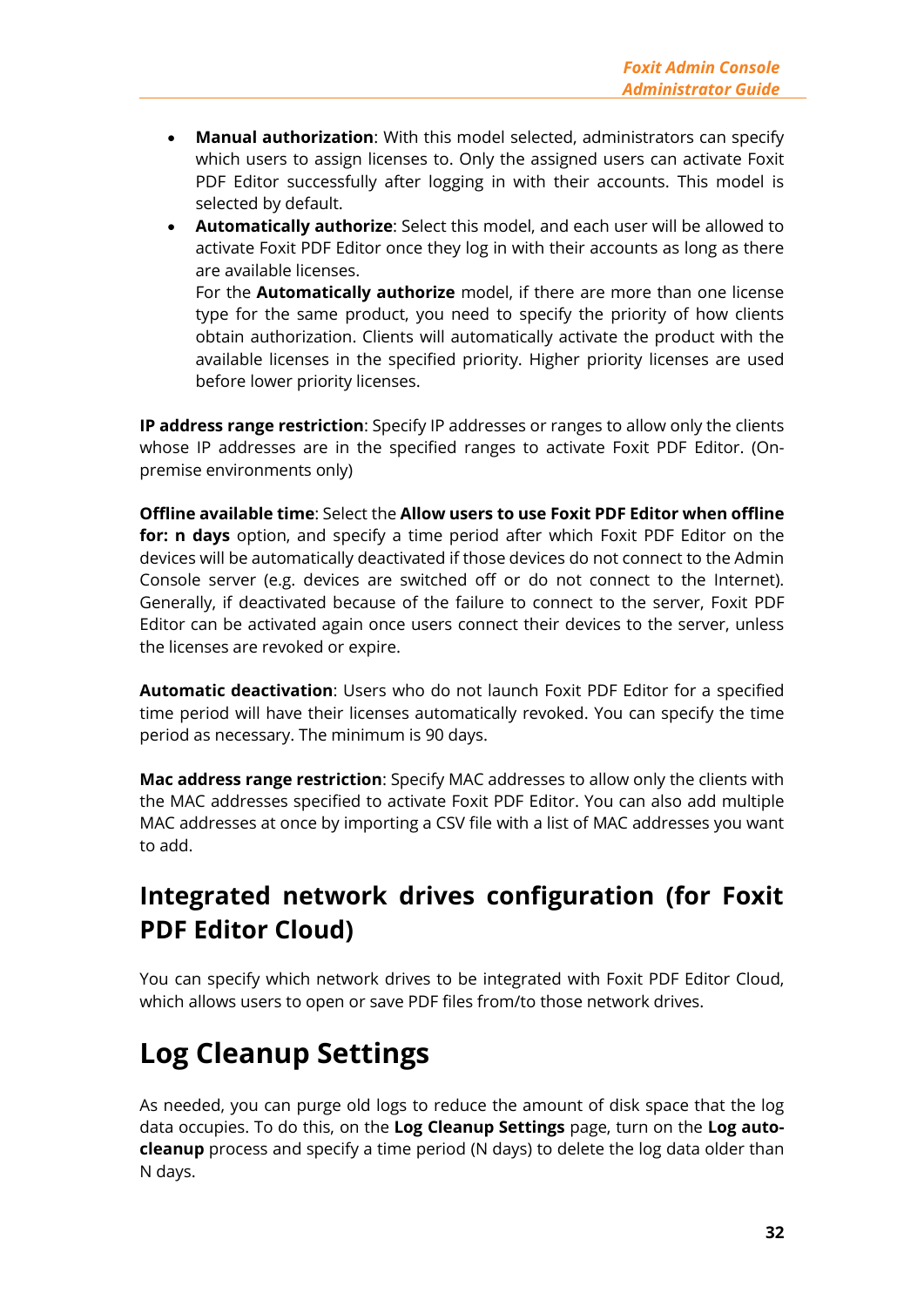# <span id="page-32-0"></span>**Support (On-cloud environments only)**

Feel free to contact us should you need any information or have any problems with our products. We are always here, ready to serve you better. To get support, you can do any of the following on the **Support** page:

- ⚫ Click **Create a ticket** to submit a support ticket to us.
- ⚫ Click **View issues** to view and search all the tickets you have submitted.
- ⚫ Click **View** to open the administrator guide and find the answers you need.
- Contact us via email or phone.

# <span id="page-32-1"></span>**Content Logs**

Keep track of administrators' actions on the Admin Console and the user data collected from clients. **Content Logs** provides three types of logs: Admin Operation Logs, Internal Update Logs, and Rolled Back Logs.

Administrators' actions on the Admin Console are recorded in Admin Operation Logs and Internal Update Logs. From the lists on the pages, you can see details like when an action is performed, the action type (event type), the status (whether the action is performed successfully), and the operator (which administrator performs the action).

Rolled Back Logs records the events that users or devices roll back a version, including the rollback time, the user email or user name, the associated product, the version they roll back to, the user's MAC address, and more.

- Admin Operation Logs Records all the actions performed by the administrator.
- ⚫ Internal Update Logs Records the administrator's operation history in internal update configuration. (On-premise environments only)
- ⚫ Rolled Back Logs Records the events that users or devices rolled back a version successfully. (On-premise environments only)

To filter log data, specify the criteria and click **Search**. You can also export and download log data to CSV files.